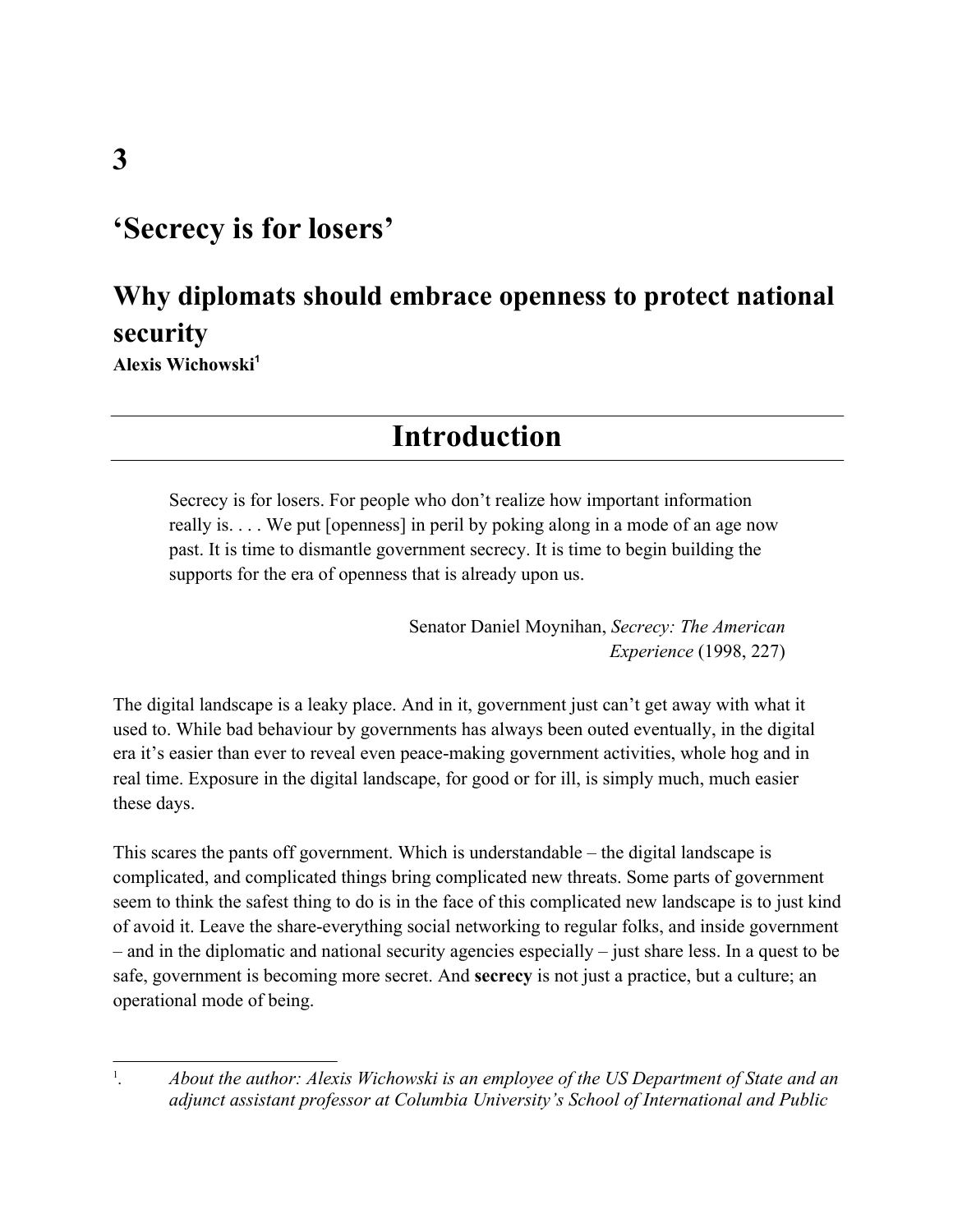This chapter argues that this is a mistake. A culture of secrecy undermines diplomacy by shuttering up windows diplomats need kept open. And in the digital era where informationsharing is an increasingly normal part of daily life, it's not going to work anyway. This chapter will describe in detail why not. But first, some context from recent events:

In June 2013, federal contractor Edward Snowden leaked roughly 200,000 classified documents describing activities of the US government's National Security Agency, better known as the NSA. Chief among them were papers detailing a digital surveillance program known as PRISM: a massive data collection sweep that scooped up phone records of millions of US citizens – whether they were suspected of crimes or not.

US national security agencies responded to all this with some serious soul-searching. First, they looked at the surveillance practices themselves. The surveillance, they found, may have in fact been illegal.<sup>2</sup> And even if it wasn't, it wasn't all that effective, terrorism prevention-wise.<sup>3</sup> Government investigators also looked at their own workforce – the millions of federal employees like Snowden who have access to classified information.<sup>4</sup> The results of investigation after investigation keep circling the same conclusion: the digital landscape is a new world, with new threats. And old ways of dealing with the threats aren't going to work. As former Assistant Secretary of Defence Paul Stockton wrote, the idea that "if we build a fence around us, we'll be secure . . . is outmoded. It's broken and it needs to be replaced" (Cooper 2014, para. 14).

<sup>2</sup> . In December 2013, a federal judge presiding over Klayman v. Obama ruled that the PRISM data collection practices may have violated citizen's constitutional rights (Jamieson, 2013, para 8). On January 3, 2014, the government filed an appeal (USCA Case #14–5004).

<sup>3</sup> . The White House report on PRISM, prepared by a task force handpicked to assess the pros and cons of the surveillance program, concluded: "There has been no instance in which NSA could say with confidence that the outcome [of a terror investigation] would have been any different" without the surveillance. See "Liberty and security in a changing world: report and recommendations of the President's Review Group on Intelligence and Communications Technologies" (White House 2013).

<sup>4</sup> . This was a long time coming; Snowden wasn't exactly unique in using his security clearance for nonapproved purposes. Three years prior to the NSA leaks, Chelsea (then Bradley) Manning, a private in the US Army, used her active security clearance to download hundreds of thousands of classified diplomatic cables. And three months after the NSA leaks, in a far grislier manifestation of abusing a security clearance, Aaron Alexis, an honorably discharged Naval reservist, used his still valid security clearance to gain access to a Navy yard in downtown Washington, DC, where, after being approved to walk through the front gates, he shot and killed twelve people.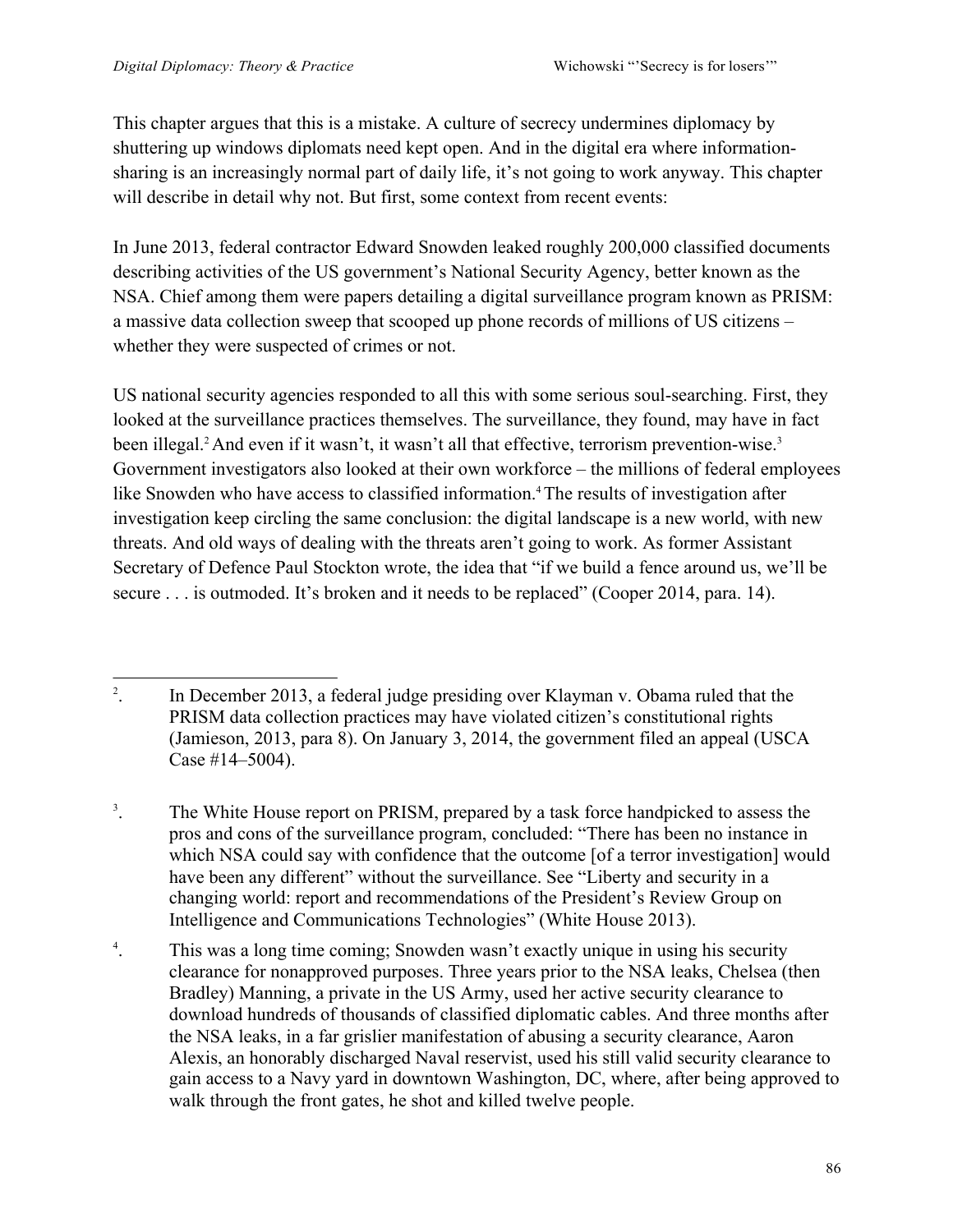Diplomacy doesn't deal with physical fences, but the metaphor holds up: the idea that erecting a culture of secrecy around diplomacy will keep a nation secure is outmoded. It's broken. It needs to be replaced.

Note, this chapter does not argue that "secrets" are bad, but rather that "secrecy", as a culture within which to operate, is. This chapter will explore why this is at length, but summed up, it is because the world at large no longer lives in a dominant mode of secrecy. The global population is increasingly tied to a digital landscape where information-sharing, not secrecy, is the norm, both as practice and as principle. Diplomats need to adapt to the digital landscape, and a culture that discourages them from sharing information both within and outside government undermines their ability to do so.

Fifteen years ago, Senator Daniel Moynihan wrote, "Secrecy is for losers.. . . For people who don't realize how important information really is . . . . We put [openness] in peril by poking along in a mode of an age now past" (1998, 227). To secure a nation, governments cannot retreat into an outdated mode of secrecy. They must come to grips with the mode of **openness** that defines the age it's in.

## **The context**

Let's start with a good hard look at the age. On an average day in 2013, 144 billion emails and 19.1 billion text messages were sent (Clark-Dickson 2013). On an average month, 1.19 billion people went on Facebook, 1 billion watched videos on YouTube and 232 million used Twitter via 2.7 billion Internet connections and 6.7 billion mobile phones (Granger 2013; Radicati and Buckley 2012; YouTube 2014). Internet use is up 566.4% in the past decade and a half (Internet World Stats 2014).

These statistics show two things: first, the digital environment creates immense opportunities for people to share; and second, many people are doing just that. They voluntarily share links to things they've read or watched, their opinions about the things they've read or watched, or even original new works for others to read and watch. But they also share information about themselves: run-of-the mill stuff, like professional titles, associations and specializations; but also personal information, from digital versions of kids and spouse pics to self-inflicted Orwellian "check-ins" pinpointing one's own exact location at an exact moment. The digital landscape – both the tools in it and the culture that has risen up around it – make informationsharing of all kinds simply *more*: more possible, more likely, more normal.

It may seem like knowing about general information-cultural norms are all well and good, but the more important issue for diplomacy is isn't the sharing of run-of-the mill information but the sharing of sensitive information: practices and confidences whose public exposure could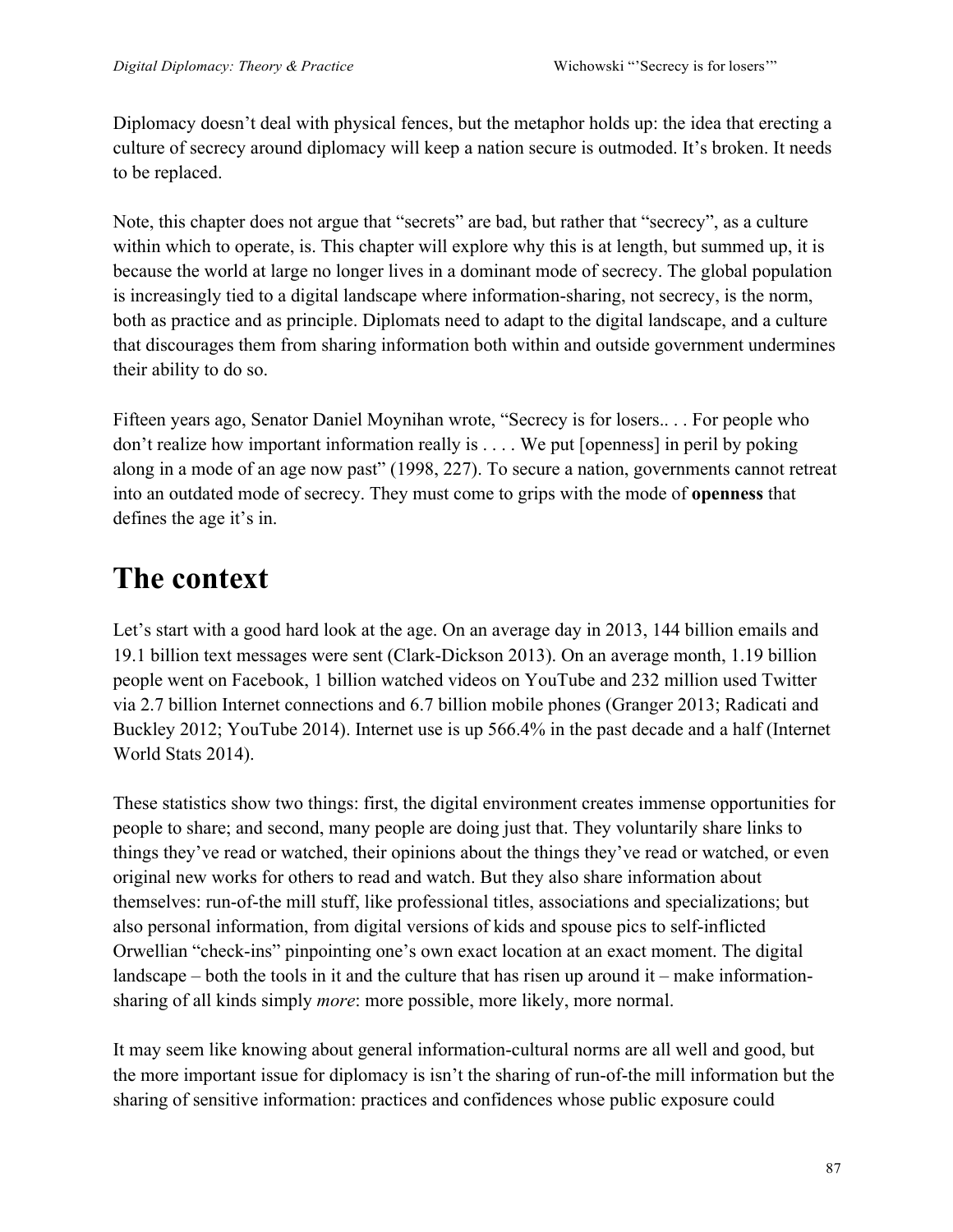undermine relationships with allies, embolden enemies and weaken the state. Not so. This chapter argues that information-sharing culture and the preservation of sensitive information are inextricably linked. To understand this link, let us examine who's doing what in the digital landscape, what they're doing and why.

# **The who**

Tools are important. They enable action. But it's necessary to also examine the people who *use*  the tools: the agents of action. This involves taking stock of the roles they inhabit and the motivations that drive them. The "who" in this chapter consists of three broad categories: government, leakers and the community of civilians to whom leaks are revealed.

First, to clarify terms. The concept "government" is too broad for in-depth examination. When the term "government" is invoked in this chapter, it means the foreign policy wings of government: diplomatic institutions and defence agencies, the two areas of government most responsible for protecting sensitive information and preventing leaks.

**Leakers** is a more specific category. They are, simply, people who reveal secrets that they're not supposed to; in this case, government secrets. When public opinion is on their side, they tend to be called "whistle-blowers"; when not, "traitors." This chapter will use the term "leakers" as an intended neutral label, describing this group of individuals by their actions alone.

Leakers, however, are not a distinct, stand-alone group. They're invariably entangled in some way with the first and third groups. They are part of the community of citizens. They're also necessarily part of the government: soldiers, like Chelsea (formerly Bradley) Manning, who initiated "**Wikileaks**<sup>5</sup> "; contractors, like Edward Snowden, who orchestrated the NSA leaks; or analysts, or operatives, or a myriad of other role types which will be explored further on. While to the public leakers may be regarded as just that – He Who Leaked Classified Information – to understand why a culture of secrecy is a bad idea for national security, leakers' roles as citizens and as agents of government must be borne in mind as well.

The third group, as mentioned, is the community of citizens; the broad net of people to whom leakers heave their catch. Here I refer not just to "the public" but rather two fairly distinct subgroups of it: 1. citizens who promote information-sharing as a right; and 2. working-level government officials. This chapter explores these roles in depth.

<sup>5</sup> . "Wikileaks" refers here to the November 2010 event in which 251,287 classified diplomatic cables were made public, not the activist organization who assisted Manning in doing so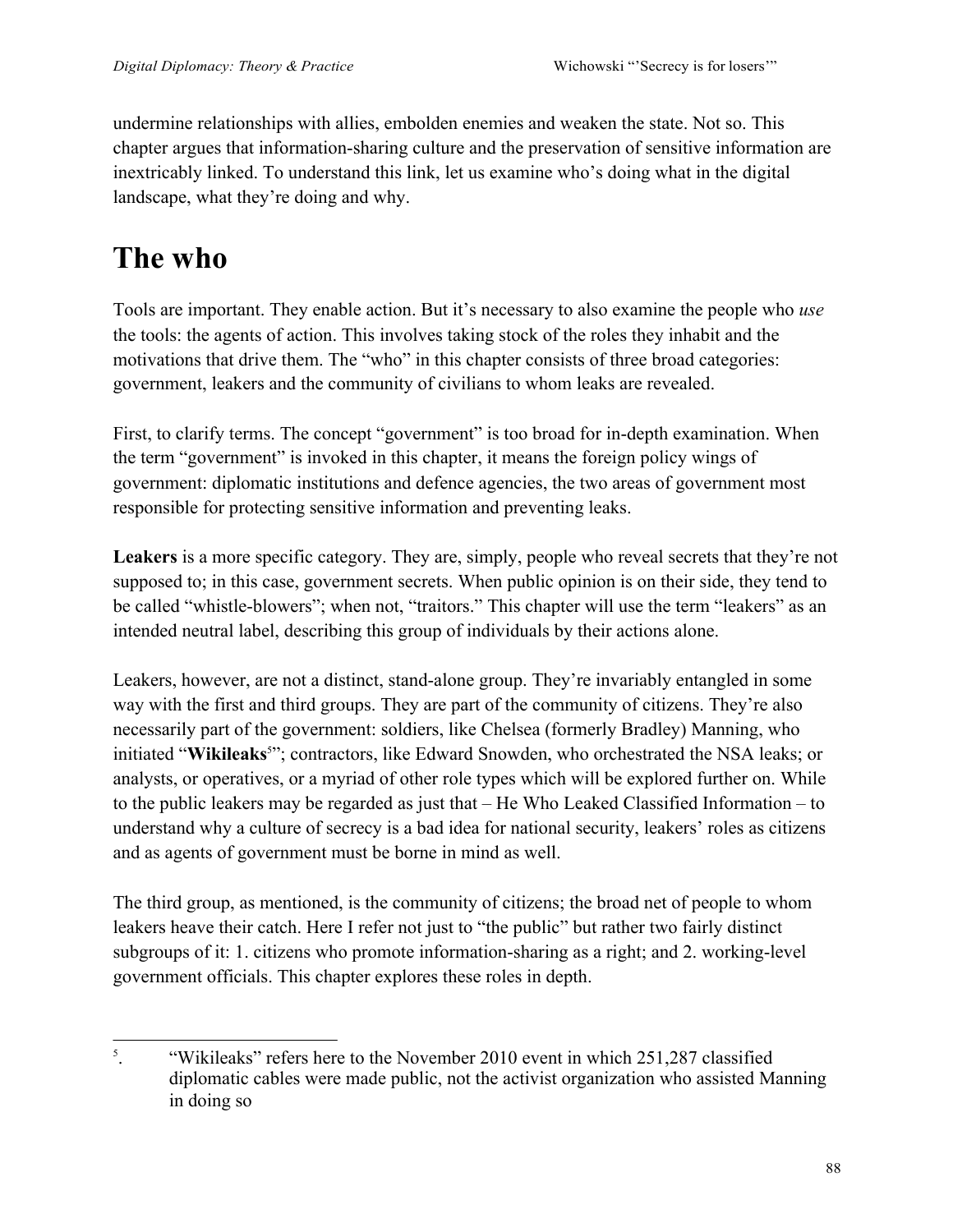# **"Digital" diplomacy**

This sums up the "who": government, leakers, and citizens. And the "what" is the secrecy– openness balance whose calibration these groups seek to adjust. The "where" and "how" are tougher to pinpoint, but I suggest that term **digital diplomacy** is a way to get at them. "Digital diplomacy" describes diplomatic activities (the diplomacy) that move along bit-enabled axes (the digital).

At the same time, the "where" and "how" in "digital diplomacy" are a bit of a Schrödinger's cat: these activities are both of and not of a place, referring to diplomatic activities both in countries and not in countries. And it both is and is not of a particular technology: "digital" suggests the *presence* of a connection technology, but this could mean a possible as well as an actual presence. For instance, the awareness that some narrative *could* go "viral" affects a diplomat's decision-making calculus in many contexts, whether a digital tool is actually being used or not.

Thus, digital diplomacy is perhaps best described not as a medium, but a mind-set. Marcus Holmes and Corneliu Bjola aptly describe it in this volume as "a way for states to manage change" (Chapter 1, this volume). Sometimes this change is better managed with technology, but not always. Push-pull media can sow a narrative or collect data, but it hasn't replaced the coffee meeting. Like any tool, digital is good for some things and not so good for others. Knowing what tool would work when; that is the art of diplomacy. Knowing how the digital environment influences this art; that's digital diplomacy.

# **Information-sharing as a cultural value**

## **Information-sharing comes of age**

Having established the *whos* and *hows* of the digital information-sharing age, it is now time to take a look at how they got here. People have shared information with each other in some sort of recorded, shareable form – as opposed to spoken, ephemeral form – for thousands of years.<sup>6</sup> Other options didn't really present themselves until long-distance phone service went mainstream after the 1950s. But even after the phone, written correspondence in the form of letters remained most people's primary means for keeping in touch with far-off friends, relatives and colleagues for the next few decades (Schmid 2011).

<sup>6</sup> . Admittedly, predigital-era folks wouldn't likely have characterized their written communication as "shareable", but for context-setting purposes of this chapter it must be pointed out that, technically, it was.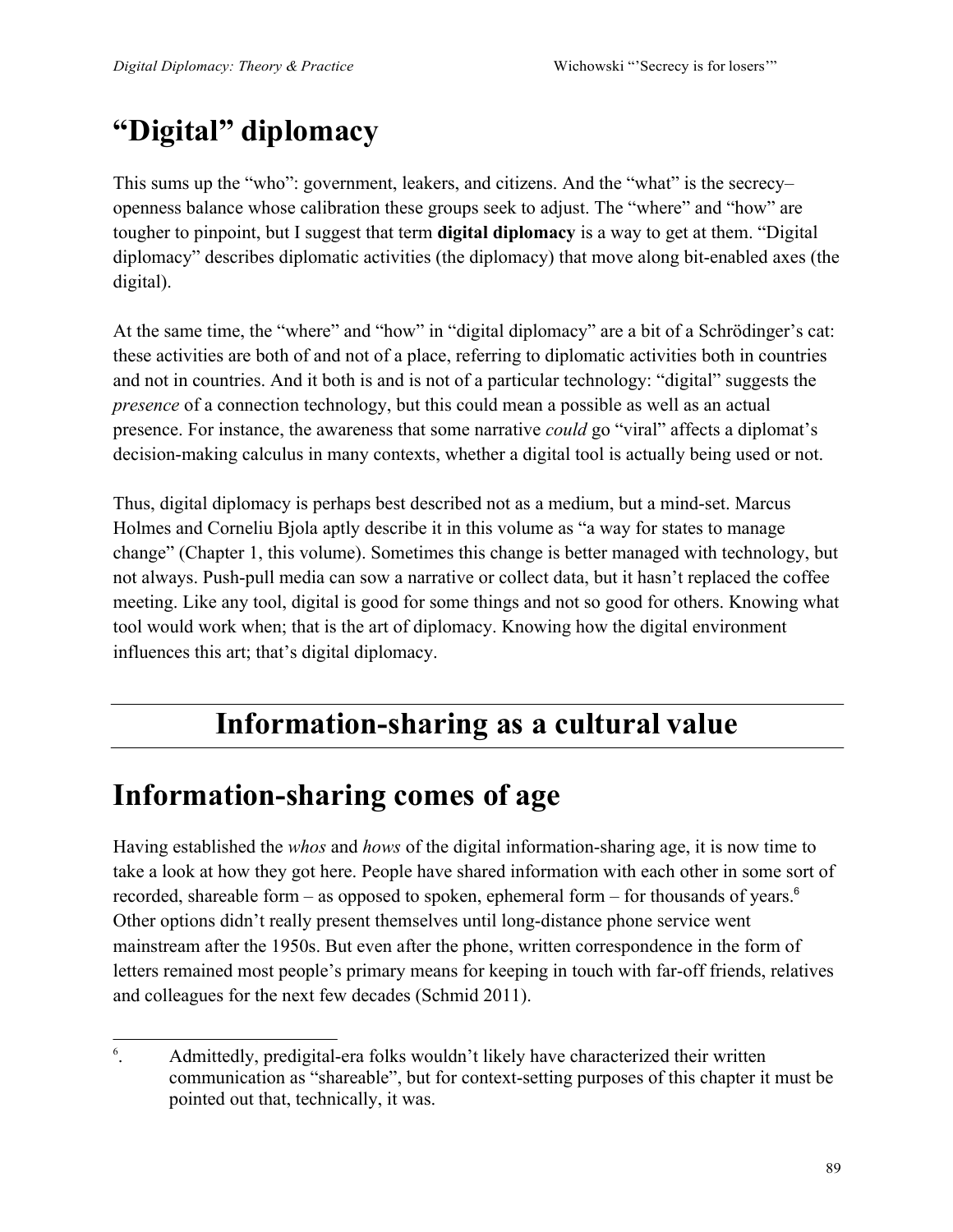As the home phone became integrated into American life, people communicated to each other via writing less and less. They could just call – it was easier and got cheaper with each passing year. According the US Postal Service's first annual Household Diary Study designed to study mail patterns, by 2011 the average American household sent or received only one (1) unit of personal correspondence7 every two weeks (Mazzone and Rehman 2011, 21).

The letter-writing drop off did not mean, however, that Americans en masse just antisocially bowled alone. While communication in the form of mailed letters dwindled, communication in other recorded, shareable form soared. Let's preserve the two-week time frame used in the US Postal Service study for comparison purposes. In an average two-week period in 2011, while Americans only sent or received one unit of correspondence in physical form, they exchanged 4,942 units of correspondence in digital forms<sup>8</sup>: specifically, an average of 812 emails (58/day), 140 texts (10/day) and 3,990 units of social media content (285/day) (Bennett 2013; Smith 2011, 5).

It is worth pausing for a moment to consider what all this says about the culture of communication; not just in the US, but among humans. For the vast majority of history, interpersonal communication was oral, transactional (Fang 1997, 11). And for a really long time, writing remained the sole purview of a teeny slice of educated elites. Letter-writing among the non-super elite began to take hold around the 1840s with the introduction of the postage stamp, making letter-delivery possible for even the personal messenger-deprived masses (Garfield 2013,  $239$ ).<sup>9</sup>

<sup>7</sup> . "Personal correspondence" is defined in the study as "household to household mail" (Mazzone 2011, 21) that includes "personal letters, holiday greeting cards, nonholiday greeting cards, invitations/announcements, other personal" (24).

<sup>8</sup> . The comparison is not precise: it is not possible to determine that the emails, texts and social media content conform to exactly the same definition of "personal correspondence" that was used in the USPS study. However, I argue that these digital correspondence statistics are a fair fit for comparison purposes, for two reasons: 1. the email statistics represent individualized human correspondence, excluding spam and marketing newsletters; 2. in 2010 it was still illegal to text someone's phone without their permission, making texts also a form of personal correspondence. Social media correspondence statistics are less clear, but many social media networks, such as Facebook, suggest a personal relationship between the users. It should be notes that, others, like Twitter and YouTube, do not.

<sup>9</sup> . Apparently some elites bemoaned the postage stamp for contributing to the "cheapening of an art form." As Simon Garfield (2013) notes the 1919 Yale Review lament on the dying art of letter-writing, blame was also laid on the telephone, the typewriter, the telegraph and even the train (for delivering letters too quickly) (271).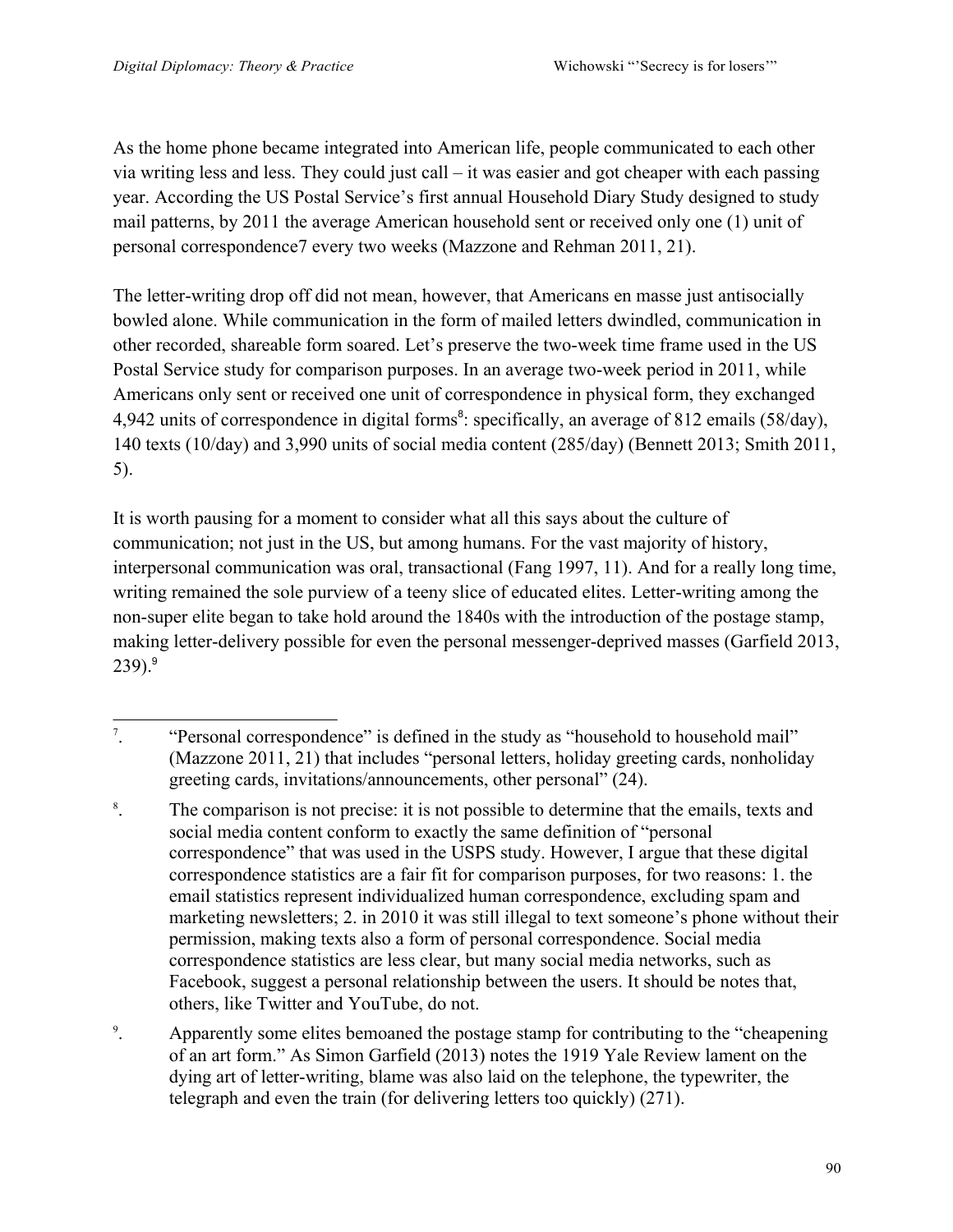We know all this for two reasons: first, because the information was recorded; and second, because it was saved. Now, for all but the last handful of decades, recording was a huge pain. It required either being literate or getting someone else who was to put chisel to stone or quill to parchment. So, as archaeological evidence and good horse sense tell us, ancestral scriveners didn't just record any old thing. To be recorded, information had to be important: from laws of the lands to ledger books. In short, not everyone could make information a physical form, and not every bit of information was deemed form-worthy.

 $So$  – and this is the big so-what to this aside – for most of human history, what regular people communicated was simply not recorded; and unrecorded, it couldn't be readily shared. But let's assume for a moment that regular folks' communications might have been recorded and could have been shared: who would read it? Who would want to? The notion that writings of the nonelites might be of interest to masses of anonymous others – not out of sentimental value for sender-receiver but because the information itself had some value as a public good – is difficult to imagine.

It's different now. Thanks to the digital revolution, recorded information's reach has expanded from the elites to the everyman in just a few decades. And sharing that communication virtually effortlessly went from inconceivable to being an every other minute<sup>10</sup> activity since the dawn of social media in the last decade. Given this context, I submit it is reasonable to assert that information-sharing is now, in 2014, a firmly planted new normal for the vast majority of the developed world.<sup>11</sup>

# **"Information wants to be free"**

For some in the developed world, however, information-sharing is not just the new normal. For some, information-sharing is a right. It's something to believe in; a cause to fight for.

It started in the 1980s, and, not surprisingly, with one of the guys from Apple. Company cofounder Steve Wozniak was at a conference with a commune advocate named Stewart Brand. Brand had launched a magazine in 1968 called *The Whole Earth Catalogue,* marketing a whole

<sup>&</sup>lt;sup>10</sup>. Literally: derived by assuming 16 waking hours in an average day, divided by 353 units of communication per day, totaling 22 per hour.

 $11.$  With only about 35% of the world's population online, it must be acknowledged that those in developing nations may not yet experience information-sharing in the same way as those in developed ones. However, there are signs the gap will shrink quickly: in 2014, around 70% of people in developing nations have basic cell phones, and some marketers estimate that within five years about 60% of the developing world will have access to smart phones (Internet World Stats, 2014; Fitchard 2013).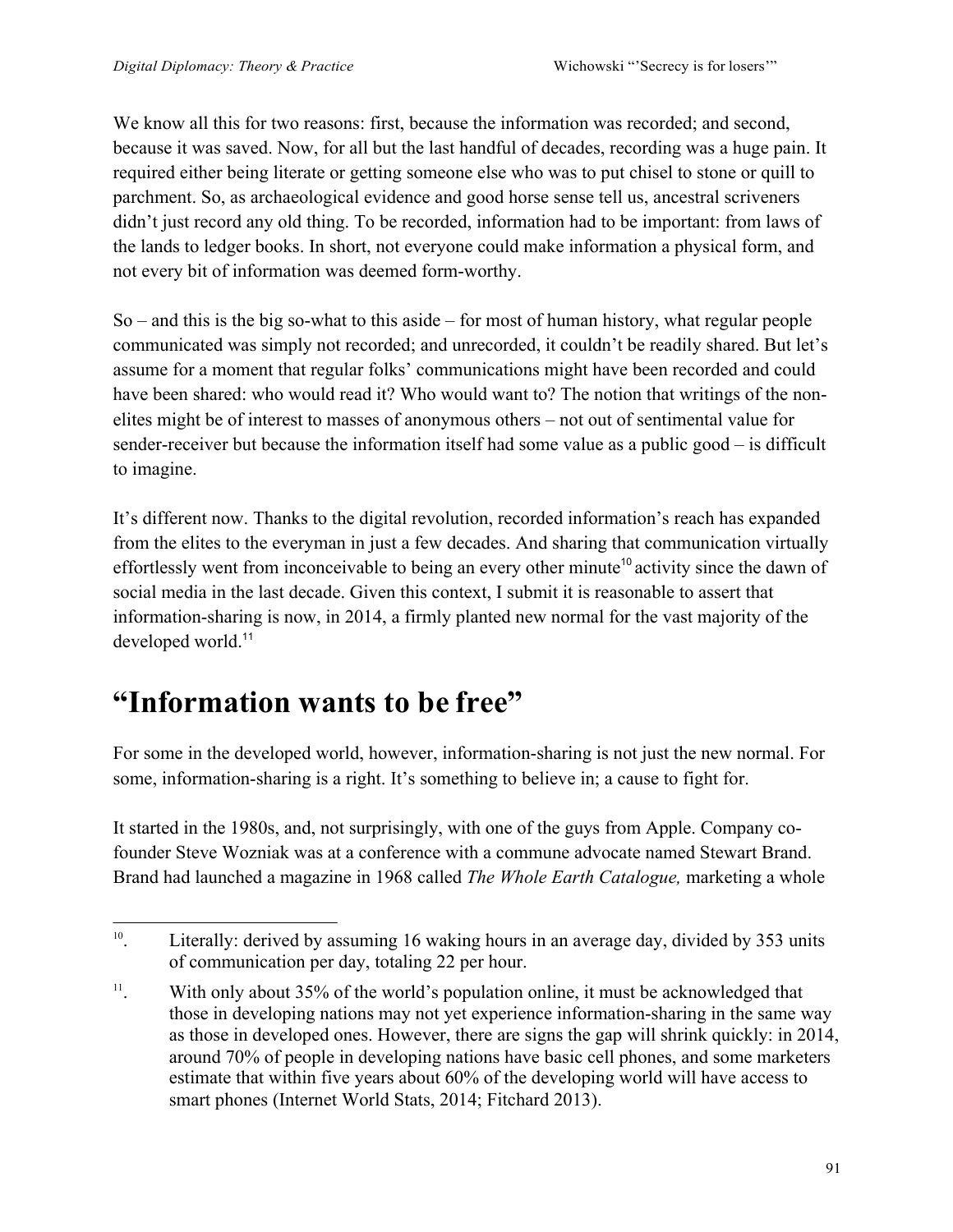range of do-it-yourself, back-to-the-land type stuff, including specs on wood-fired stoves and instructions on how to build a yurt (Whole Earth 1969). *Whole Earth*, however, was also one of the first places to advertise the Apple personal computer, regarding it as a tool like any other that could put power back into the hands of the people<sup>12</sup> (Leonard 2014; Morozov 2014).

At the first ever "Hackers Conference" in 1984, Wozniak and Brand casually discussed what would become a paradigm-shifting concept: "Information," Brand said, "wants to be free" (Brand, Kelly and Dyson 2011, para. 16). At the time, Brand was talking about how it would be increasingly difficult to charge money for information once digitized and so easily copied.<sup>13</sup> But as global networked computing became a reality, tech activists adopted the idea and took it as a mantra – a literal one.

The reasoning behind the mantra goes something like this:

- Information, once digitized, is easy to share
- Digitized information is also easy to manipulate and search, from basic quotidian Google queries to sophisticated data mining
- This digital information searching reveals all kinds of valuable things, shockingly  $fast<sup>14</sup>$  – from patterns, research material, and regular old knowhow on how to do things
- Since digitized information can be shared with many people simultaneously and since it can reveal so many useful things, many people should be able to benefit from it as a kind of public good
- As such, information, the idea goes, should be free, and freely shared. In other words, information *wants* to be free.

- <sup>13</sup>. Brand's full quote reads: "On the one hand, information wants to be expensive because it's so valuable. The right information in the right place just changes your life. On the other hand, information wants to be free, because the cost of getting it out is lower and lower all the time. So you have these two things fighting against each other."
- <sup>14</sup>. Fun fact: Google alone was queried 5,922,000,000 per day in 2013 (Google Annual Search Statistics, 2014); 15% of its daily queries – 500,000 million of them – had never before been asked (Farber 2013).

<sup>12.</sup> Evgeny Morozov wrote a critical but intriguing *New Yorker* piece on Brand, *Whole Earth*  and the "Maker Movement," the 2013 outgrowth of World Earth's DIY activism. *Salon*'s Andrew Leonard laments Morozov's takedown in an enlightening rebuttal. Both are worth the read.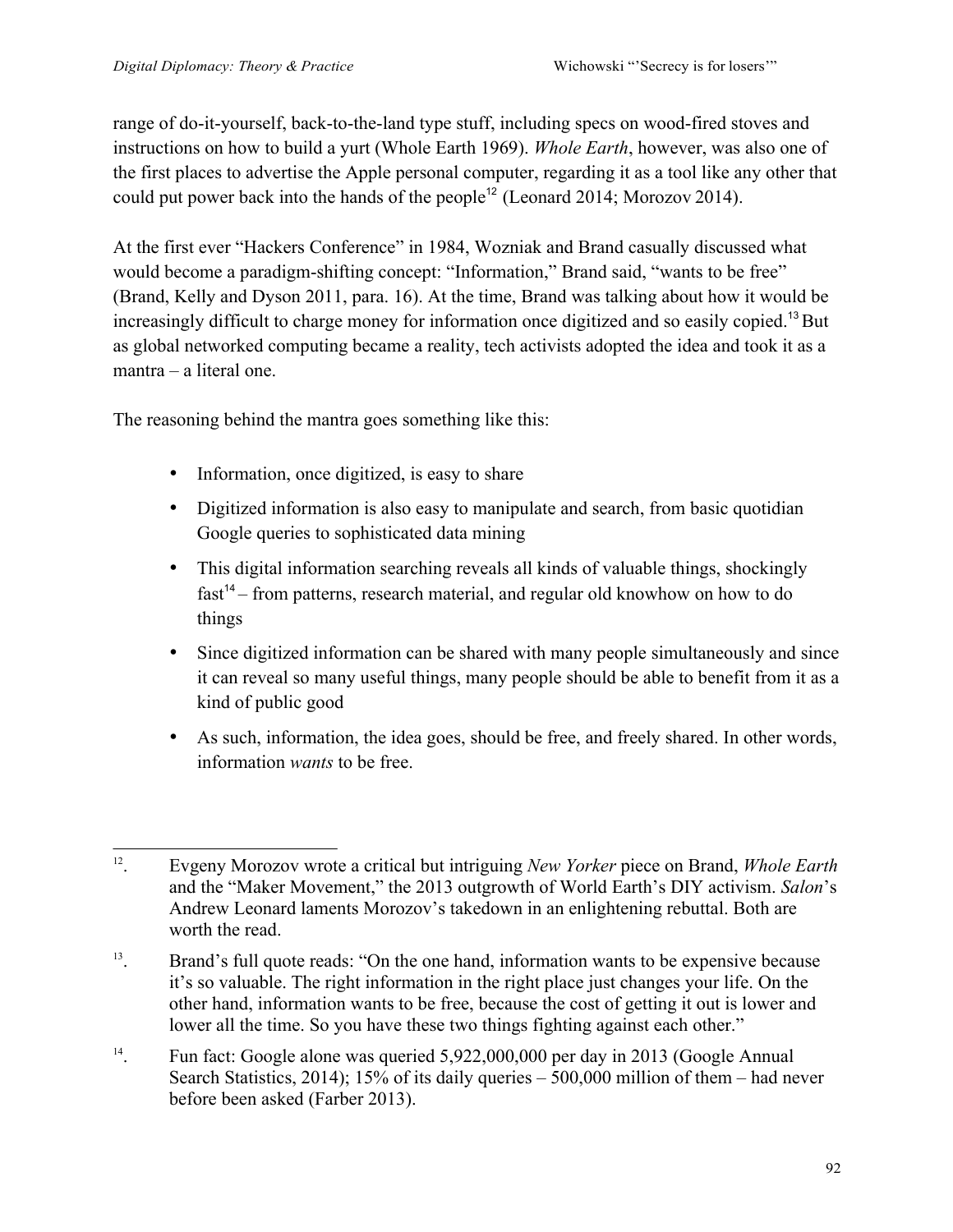Now, not everyone agrees with this; not least governments, who serve their citizens well by keeping some information secret, like who has what Social Security number or the identities of political asylum seekers. But bureaucrats were not in fact the first opponents of "information wants to be free." Opposition first came from the private sector.

This is perhaps best illustrated with the story of the Pirate Party.

### **Information-sharing as a movement**

The Pirate Party grew out of an online peer-to-peer file-sharing site called The Pirate Bay, or TPB. Launched in 2003, anyone could use TPB to upload any content – mostly videos, games or music – and anyone else could then download any of it for free.

As TPB became popular in the late 2000s, copyright holders of the freely downloadable videos, games and music began to catch wind of what was happening with their works. Much of the publishing and licensing establishments saw peer-to-peer file-sharing as theft, plain and simple. They saw file-sharing sites like TPB as not only abetting theft, but doing so aggressively and on a massive scale.

In 2009, the Motion Picture Association of America (MPAA) and the Recording Industry Association of America (RIAA) lobbied hard for a crackdown on the TPB. It worked. That year, the four founders of The Pirate Bay – Rick Falkvinge, Peter Sunde, Gottfrid Svartholm and Marcin de Kaminski – were tried in their home country of Sweden and convicted of copyright infringement (Pfanner 2009; Swartz 2009).

The MIAA and RIAA may have seen TPB as just a landing pad for thieving, but to the TPB organizers, file-sharing was more than a practice; it was a belief. They believed "information wants to be free", and believed others did too. So when the four founded TPB in 2003, they also established the Piratbyrån, translated as "The Bureau of Piracy". This is perhaps best described as a "loose collective." In the words of the founders, it's "not an organization," per se, but rather, "an ongoing conversation . . . reflecting over questions regarding copying, information infrastructure and digital culture" (Andersson 2009, 1). TPB associates were among the first quasi-political digital groups to take up the "loose collective" mantle; others, like the hacker collective Anonymous, came later.

If TPB were just a website, jailing the four founders and shuttering the Piratbyrån should have spelled the end of the story. But both the site and the movement are very much alive. Fans have kept the site going over the last five years through a vast underground network, changing its domain name six times in 2013 alone to evade shutdown by the authorities. The Pirate Bay is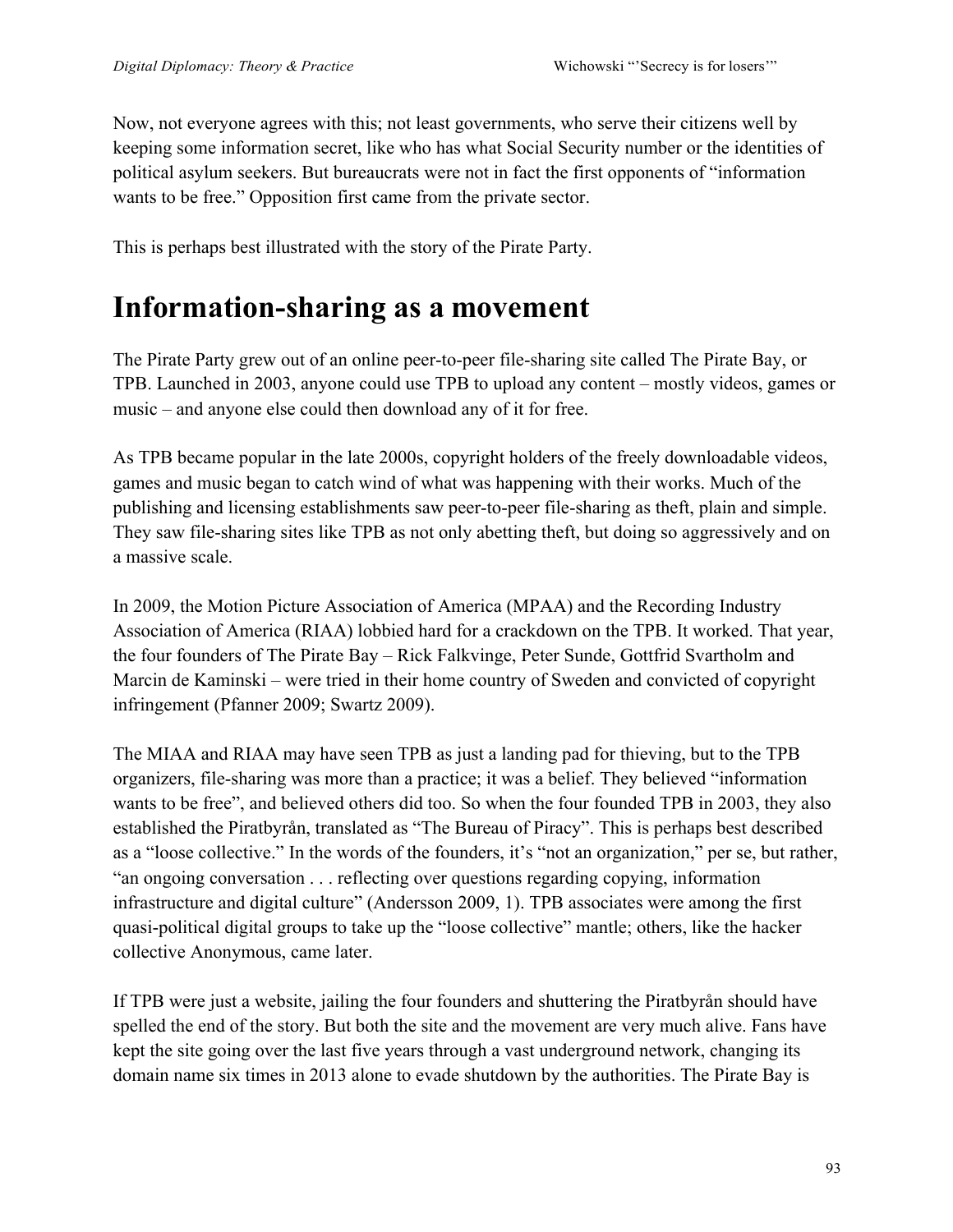still the most widely used file-sharing site in the world. At last count, it had 18,911,877 users (RT News 2013; Pfanner 2009).

While TPB's collective, Piratbyrån, officially shut down in 2010, its affiliated political party, The Pirate Party, grew. Under the umbrella "Pirate Parties International", PPI has active chapters in sixty-two countries at the time of this writing. Their electoral record is still thin, but gaining ground: PPI won 7.1% of votes – 2 seats – in the European Parliament in 2009, 8.9 % of votes in the Berlin state election in 2011, a senator seat in the Czech national parliament in 2012 and 5.1% of votes – 3 out of 63 seats – in the Icelandic parliament in 2013 (Beyer 2014, 144).

This story matters to national security because it helps to explain why retreating into a culture of secrecy isn't going to work. The fight to share information is not just a consumer preference; it's a worldview. And it's spreading.

## **Who leaks, and why it doesn't happen more often**

To understand why diplomacy lists, siren-called, towards a culture of secrecy from an age long past, we have to talk about leaks. The digital landscape doesn't make leaks happen, but it enables them to happen on a cosmological scale. Like Big Bang-expelled particles in the physical universe, leaked information in the digital universe expands, accelerates and is almost immediately nonretractable. Once the information is out, it's not possible to just burn some files and make the leak go away. Leaked information races to the far corners of digital space, irretrievable and order-altering.

This makes the digital landscape, as mentioned at the outset, scary for governments. And it's eminently understandable why that's so. In addition to the speed and scale of their spread, leaks of all kinds – big and small – can do damage; not just gargantuan ones like Wikileaks or the NSA leaks. Tiny sensitive tidbits, if leaked, are just as irretrievable as the big ones.

To prevent any leaks, then, national security institutions within governments logically take steps to self-fortify. As discussed earlier, this might include more physical defences – fences – and more cyber defences – firewalls. And it's not hard to imagine that it wouldn't seem like a bad idea to have some more psychological defences, too; a healthy dose of pants-scaring for everyone who works with sensitive information with a subtle but palpable culture of secrecy.

It's not necessary, though. Because let's be honest: nobody loves government. That said, most officials in most countries aren't doing anything to undermine their own government. Fear of reprisals might account for the bulk of why not. Or it might just be too much work to bother trying. But as unfashionably uncynical as this may sound, I submit that the reason most officials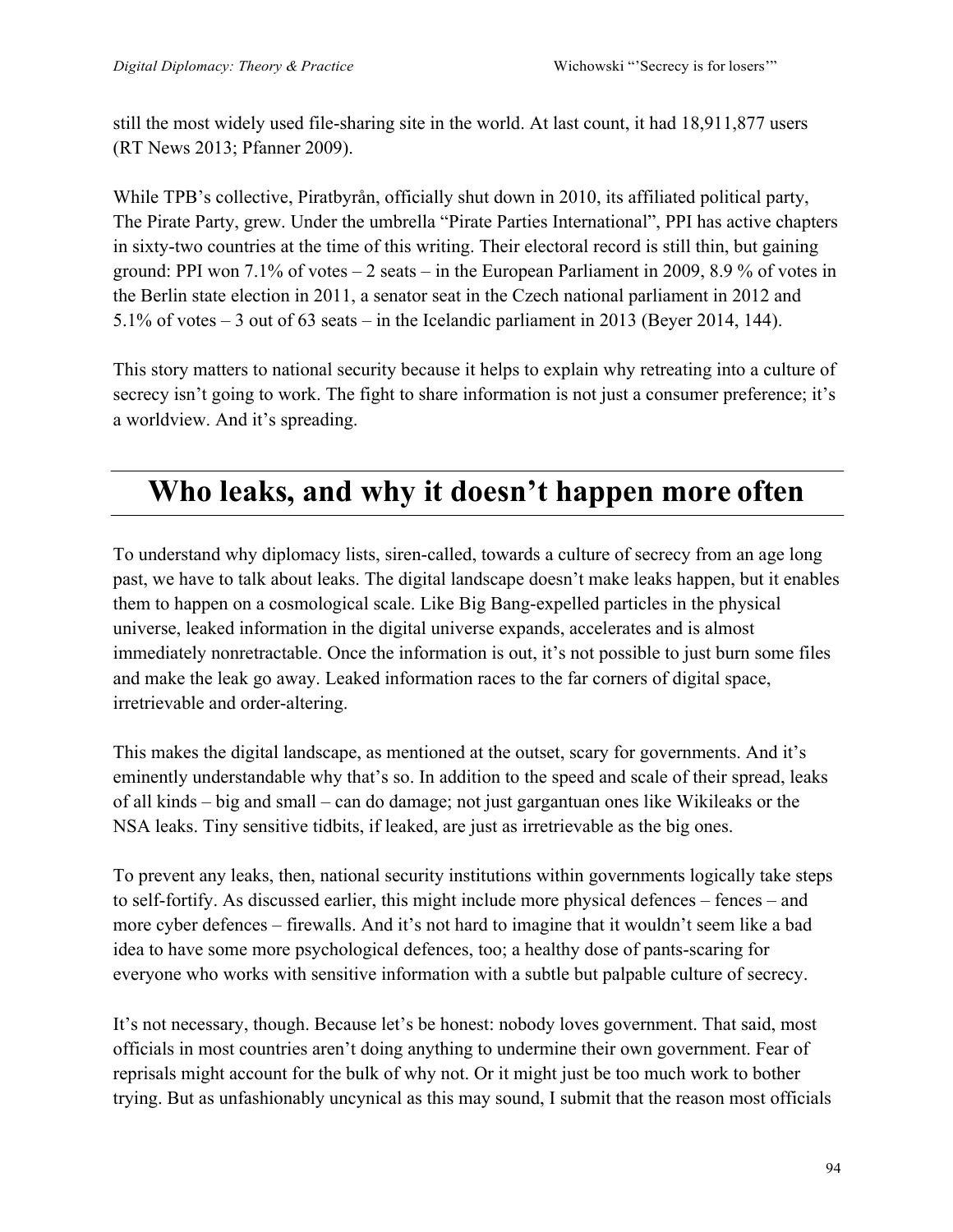don't try to undermine their own government is because they believe that it would be wrong to do so. A heavy-handed hatch-battening culture that stifles information-sharing simply isn't necessary.

Perhaps the culture of secrecy isn't aimed at most officials, though; it may just be to deter wouldbe **leakers**. Before we get to the leakers, though, let's take a closer look at government officials in general and the information-handling culture in which they work.

### **The government and its information**

Information, in national security, is not just currency; it's current. Information is the force that powers decisions. Without information – data, analysis, chatter, chatting – diplomatic and defence agencies couldn't do much. Information enables identification of threats and allies, the confirmation of context and history; it makes possible the deliberation on and delivery of plans. Information is a governments' most valuable inorganic foreign policy asset.

The most valuable *organic* foreign policy asset is, of course, the people who use the information: government officials. Here, I temporarily muddy the taxonomic waters by collapsing "government" and "working-level government officials." For a moment, let's step back and consider a huge overgeneralization of government, lumping together defence secretaries and ambassadors with the legions of officials whose work orbits theirs. Doing so is necessary to make the following point: in democratic countries, such as the United States, the same information-handling rules apply to everyone in government. Everyone. Anyone with a security clearance – that is to say, absolutely everyone in government from the ambassadors to interns – is required by law to protect diplomatic information according to a very specific set of rules.

"Classified" describes one set of rules. For people who work in government, figuring out which information is classified is pretty easy – it's literally got the word "Classified" stamped all over it. But assuming for a moment it didn't, it'd be worth perusing the rulebook. In the US, the rules governing classified information appear in the form of Executive Order 12958.

According to Executive Order 12958, potentially classifiable information includes: military plans, weapons systems, or operations; foreign government information; intelligence activities; foreign relations or foreign activities of the US; scientific, technological and economic matters related to national security; nuclear materials- or facilities-related information; infrastructure vulnerabilities; weapons of mass destruction (White House 2003).

Some of this is straightforward: weapons stuff, secret; nuclear materials info, secret. But some of the categories are a bit vague. For instance, "foreign government information" and "foreign relations of the United States": this could include just about anything the State Department or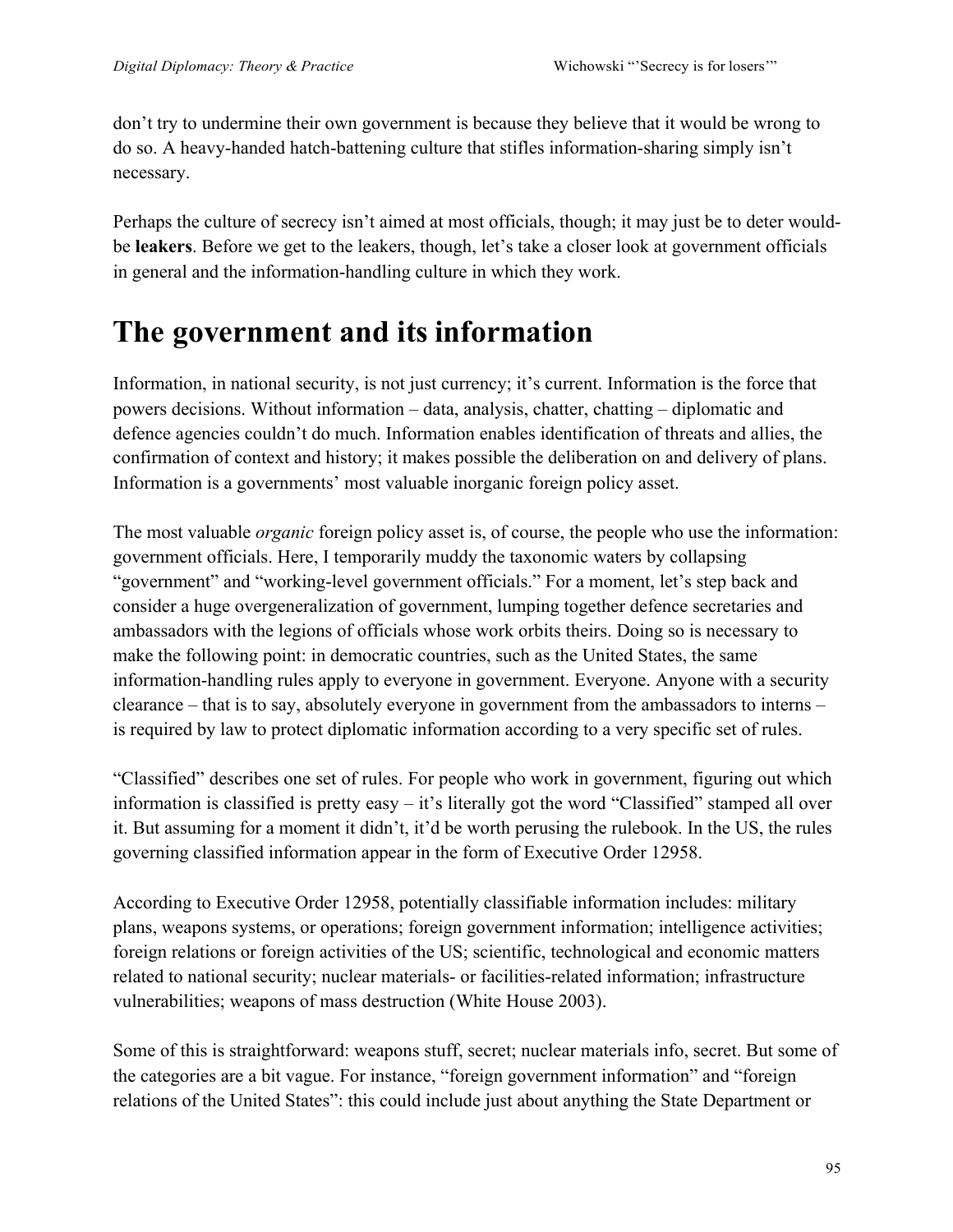Department of Defence works on. Fortunately, "classified" and "unclassified" are not the only tiers of information-handling rules. The most important of the other tiers for this argument is information known as "Sensitive But Unclassified" (SBU).<sup>15</sup>

Introduced by President Jimmy Carter in 1977 and expanded considerably after 9/11, SBUcategory information covers what it sounds like it would cover: information that's not a state secret, but shouldn't be broadcast willy-nilly. This includes a wide range of categories, the most obvious being personal citizen information, like Social Security numbers, medical records, passport details or visa info. But it also includes a fair bit of nonobvious information.

For instance, consider two aspects of SBU described in the US Department of State's rulebook – the "Foreign Affairs Manual," aka, the FAM (12 FAM 540 "Sensitive But Unclassified Information [SBU]") (US Department of State 2013):

1. "Inter or intra-agency communications, including emails, that form part of the internal deliberative processes of the U.S. Government, the disclosure of which could harm such processes" as SBU information (12 FAM section 541 "Sensitive But Unclassified Information [SBU]" 2013, point b subpoint 9)

In other words: Work emails? Those could be SBU.

2. "Before distributing any SBU information, employees must be sure that such distribution is permissible and, when required, specifically authorized" (12 FAM section 543 "Access, Dissemination, and Release" , point b) US Department of State 2013)

In other words: Who's supposed to know if info is SBU? You. And you; and you.

# **No sharing is safe sharing**

This is the crux: emails with other officials can be considered "sensitive"; and figuring out if they are or not is up to each individual official. Or put more simply, even with nonclassified information, there are restrictions.

Herein rests the great dilemma of the government official. No one *likes* hoarding information or being excessively secret-like. But it's maddeningly easy to accidently share something that turns out to be a no-no. And the penalty for sharing something that's not supposed to be shared can be pretty stiff.

<sup>&</sup>lt;sup>15</sup>. Variations on SBU abound, such as "For Official Use Only" (FOUO) and "Controlled Unclassified Information".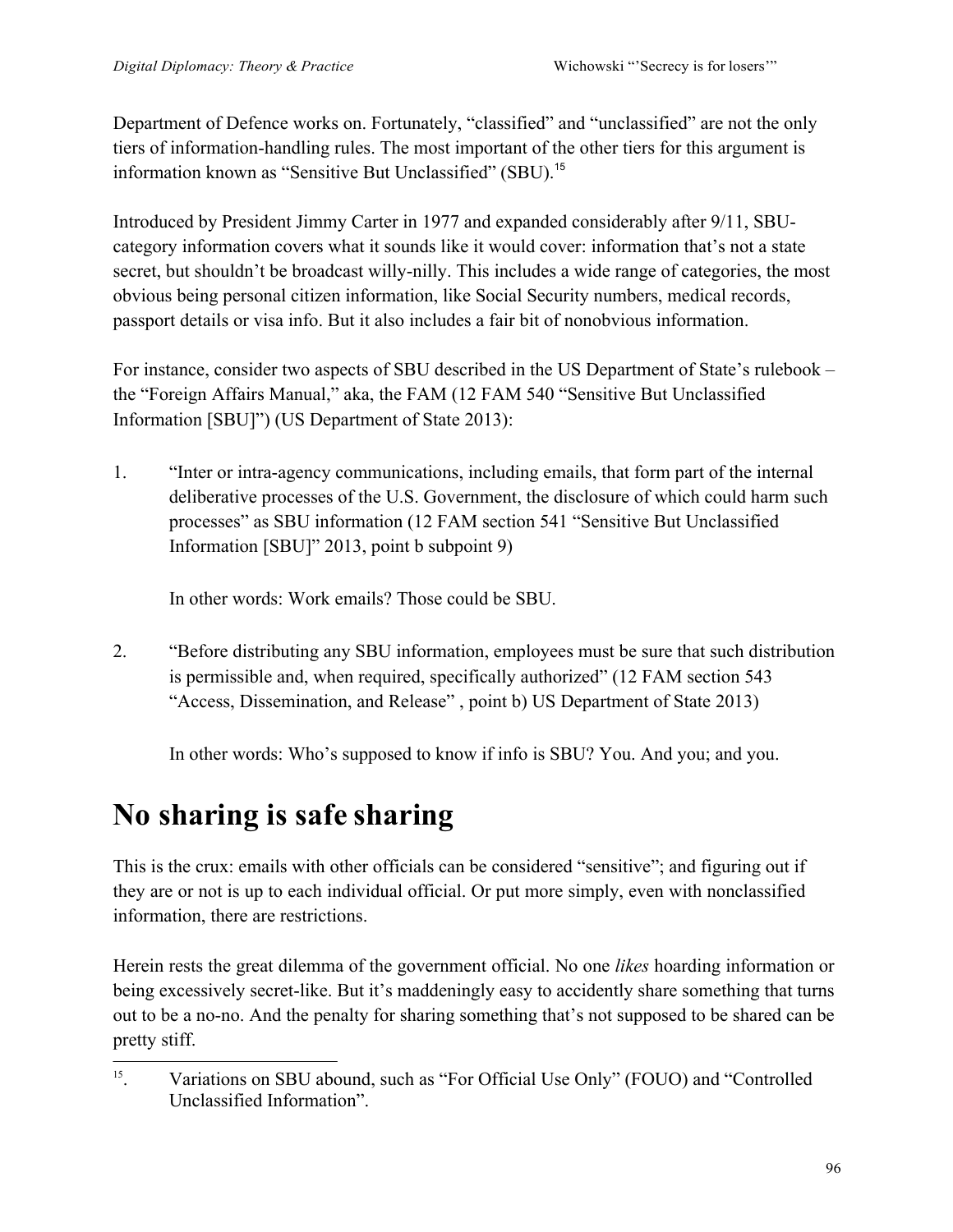Here is a hypothetical example of an entirely plausible diplomatic information-sharing fail:

An intern helpfully offers to post something on Twitter on behalf of the perennially busy ambassador. Assume the ambassador did in fact compose the tweet, but his punishingly packed schedule prevents him from getting to a desktop to complete the tweet process himself. Oh, and there are no cell phones allowed in the buildings (for security purposes), so blackberry-tweeting under the desk isn't an option.

The intern posts the tweet. It's the coolest thing he's ever done. The intern then brags about it on his own Twitter account.

Almost immediately, a reporter notices. A story appears within the hour: "Ambassador X, famous for his 'Twitter diplomacy,' gets interns to tweet for him."

The ambassador's credibility takes a hit. The intern is mortified. And officials who hear about the story may laugh or shake their heads, but also just tweet a little bit less after that.

I picked on an intern, but variations on these things happen to veteran officials, too. Here's an actual example (which, I remind my clear-ers, was already cleared once for my *Foreign Affairs*  article, "Social Diplomacy, or how diplomats learned to Stop Worrying and Love the Tweet" (Wichowski, 2013a):

On September 11th, 2012, protests erupted across the Arab world in response to an American-made anti-Islamic video posted YouTube. Someone in the Cairo embassy defied recommendations from headquarters in DC and posted a tweet that read: "We firmly reject the actions by those who abuse the universal right of free speech to hurt the religious beliefs of others."

It was an election year. Mitt Romney, attempting to unseat incumbent president Barack Obama, leapt on the tweet, denouncing it as "disgraceful." A popular political blog ran the headline, "US Embassy in Cairo chooses Sep. 11 to apologize for hurt Muslim feelings." Within weeks, the senior official on duty at the embassy that night was removed from his post and recalled to Washington.

I chose Twitter examples because this is a book about digital diplomacy. But the phenomenon of seemingly benign and well-intended words sparking a diplomatic outrage is as old as the modern nation state. Yet for diplomats dealing with the digital landscape in particular – an environment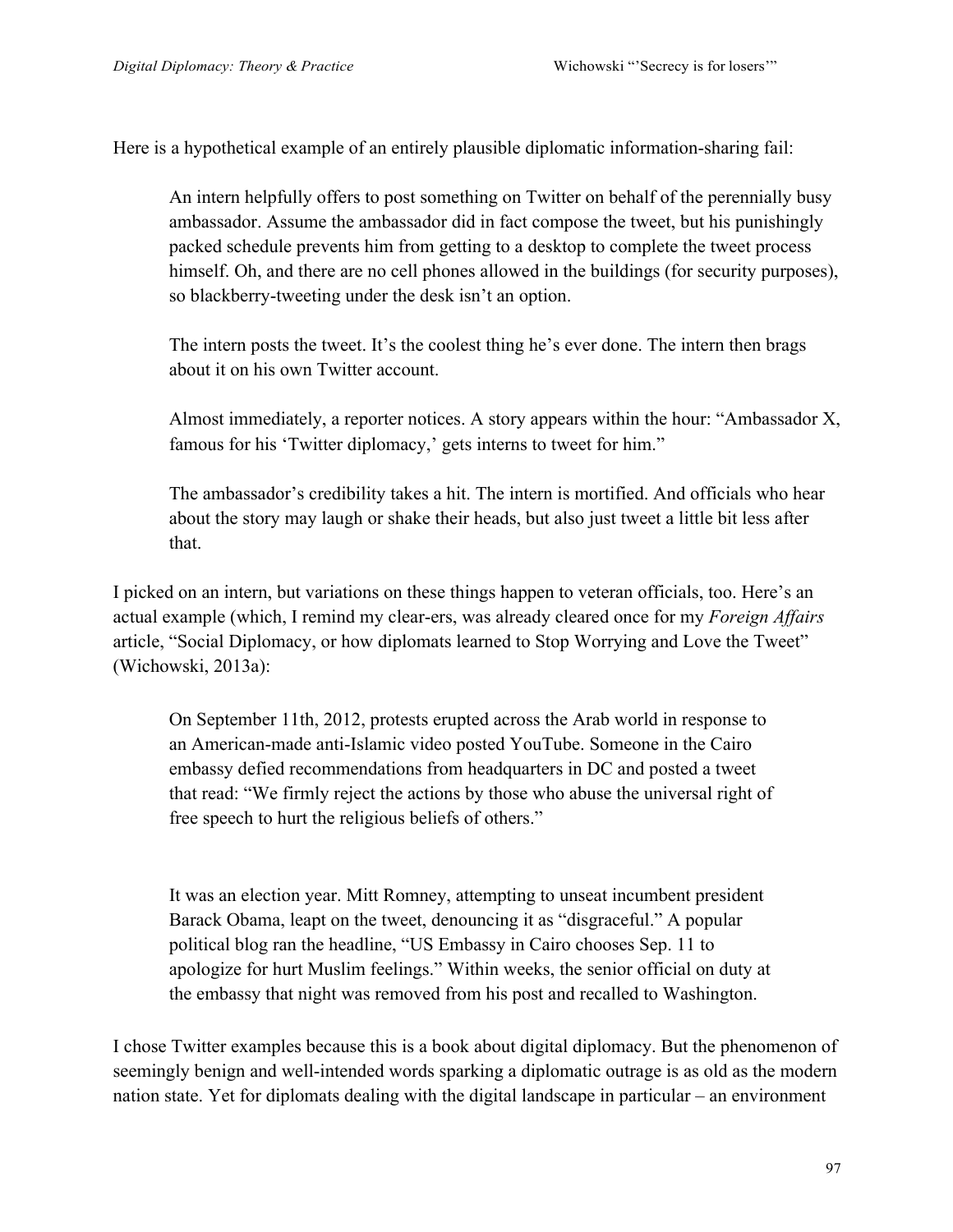in which information-sharing, information-consuming, information-recording are simply more – the work of knowing what information should be shared and what information should be kept secret is much, much trickier than it used to be.

This chapter focuses on culture. In my 2013 article in *The Atlantic* (Wichowski 2013b), I focused on how the structure of government contributes to that culture. Rather than holding onto the structure of government from an age long past – the legacy of hierarchical "cathedral" like command structure – government would be better served by adopting a flatter, more "bazaar" like structure, similar to the one adopted by the open source programming community.

But whether information-sharing is discouraged because of government's structure or culture, the effects are the same: failure to share information is bad for national security. Kneejerk secrecy scares off officials from sharing information with one another  $-9/11$ , Benghazi and the Boston Marathon bombing are just a few examples of terrorist attacks that were found to be potentially preventable if government agencies had shared more information with one another. A culture of secrecy is also expensive. According to a May 2013 report by the Congressional Public Interest Declassification Board, each intelligence agency classifies a petabyte of information every 18 months, the storing of which costs over \$11 billion dollars (Cox 2013).

The billboard-sized message here is that the vast majority of diplomatic government officials are already – without any additional secrecy-culture pressures – really, really careful with information. Diplomats are profoundly imbued with information-handling awareness and generally exceedingly careful with whether or not to make information public. Ramping up a culture of secrecy doesn't prevent the occasional ill-advised publicizing of sensitive information. It just adds another layer of pressure onto an already highly-pressured work culture. And it exacts a heavy toll. One of the unfortunate side effects of that pressure is that is teaches officials that the safest thing to do is to share as little information as possible; with the public, one's own colleagues; with anyone.

### **Leakers and their communities**

Leakers are government officials. But they also step outside of that role. Once they take the step to leak government secrets, they become something different. The leaker is a highly feared kind of government official, and thus worth spending some time on.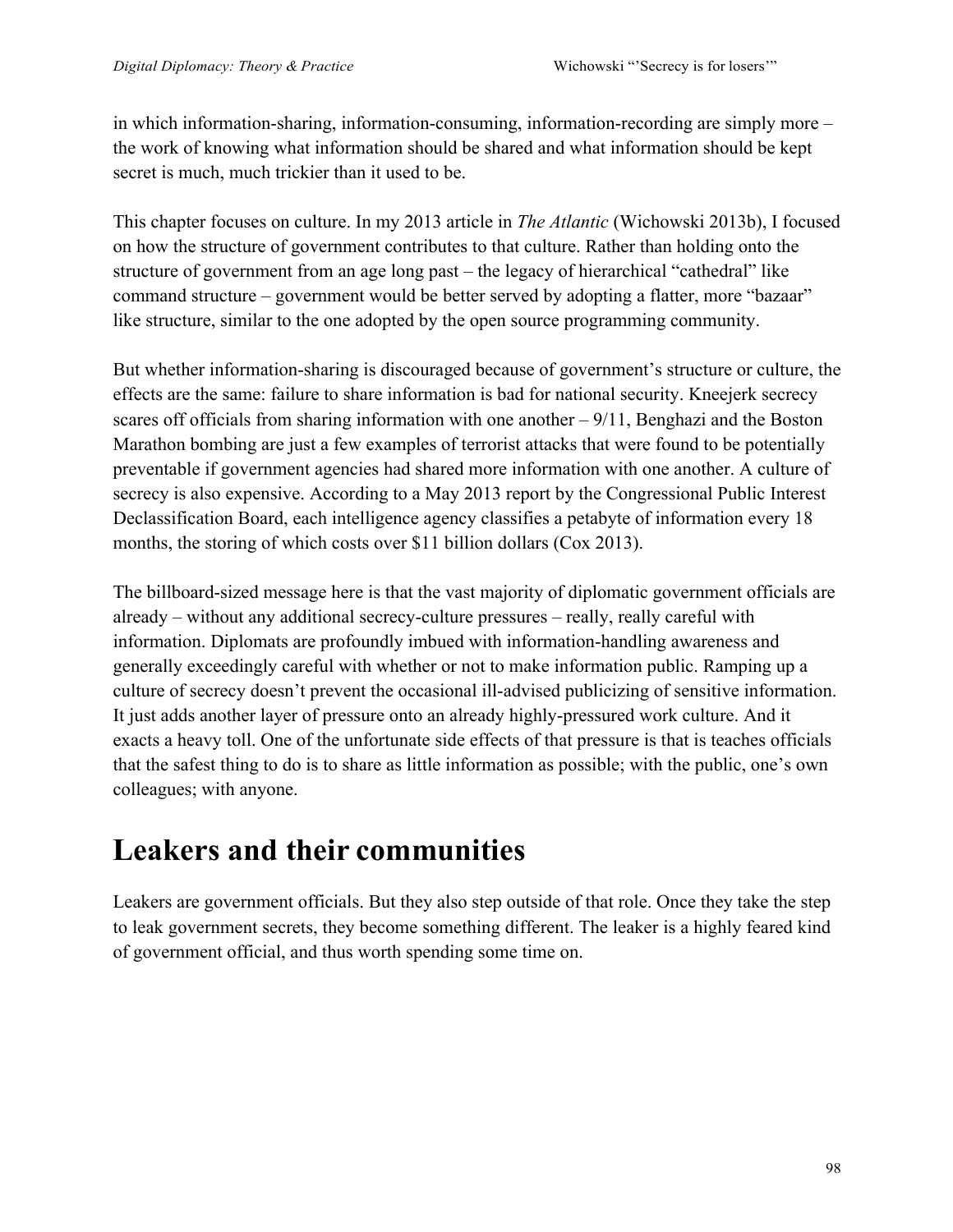Who leaks? Technically, to qualify as a leaker you have to be a. one of the 1.4 million federal workers with a security clearance, and b. release information you're not supposed to.<sup>16</sup>Can leakers be reduced to job type? Perhaps contractors, like Edward Snowden or the other 485,000 security-cleared contractors,<sup>17</sup> are less loyal than career officials? Or is there some other unifying characteristic that connects them?

If there is a leaker profile, perhaps it's possible to see it by comparing some of the most prominent leakers from the past few decades<sup>18</sup> (Currier 2013):

### **Daniel Ellsberg**

Senior military analyst. Employed at RAND. PhD, Harvard University. US Marines, '54–57. Leaked documents that showed the US government knew the Vietnam War was unwinnable. They became known as "The Pentagon Papers".

### *Why he did it*

"I felt that as an American citizen, as a responsible citizen, I could no longer cooperate in concealing this information from the American public. I did this clearly at my own jeopardy and I am prepared to answer to all the consequences of this decision." (UPI 1971, para. 10)

### **Samuel Loring Morison**

Intelligence analyst. Grandson of Pulitzer-prize winning naval historian Samuel Eliot Morison. Described as a "quiet and scholarly analyst" (Stanley 1985). Leaked photographs of Soviet ship-building facilities.

<sup>&</sup>lt;sup>16</sup>. A caveat: this is an unnuanced, oversimplified definition. Far more government officials leak than ever get caught. Reporters have suggested that even presidents leak information to the press on occasion (Van Buren 2012).

<sup>&</sup>lt;sup>17</sup>. In truth, no one knows exactly how many federal contractors have security clearances. Former Secretary of Defense Robert Gates admitted in an article in the exhaustive *Washington Post* investigation "Top Secret America," "This is a terrible confession. I can't get a number on how many contractors work for the Office of the Secretary of Defense." (Priest and Arkin 2010, para. 20)

<sup>&</sup>lt;sup>18</sup>. With gratitude to ProPublica and the Sunlight Foundation for their thorough spade work on which I expanded here.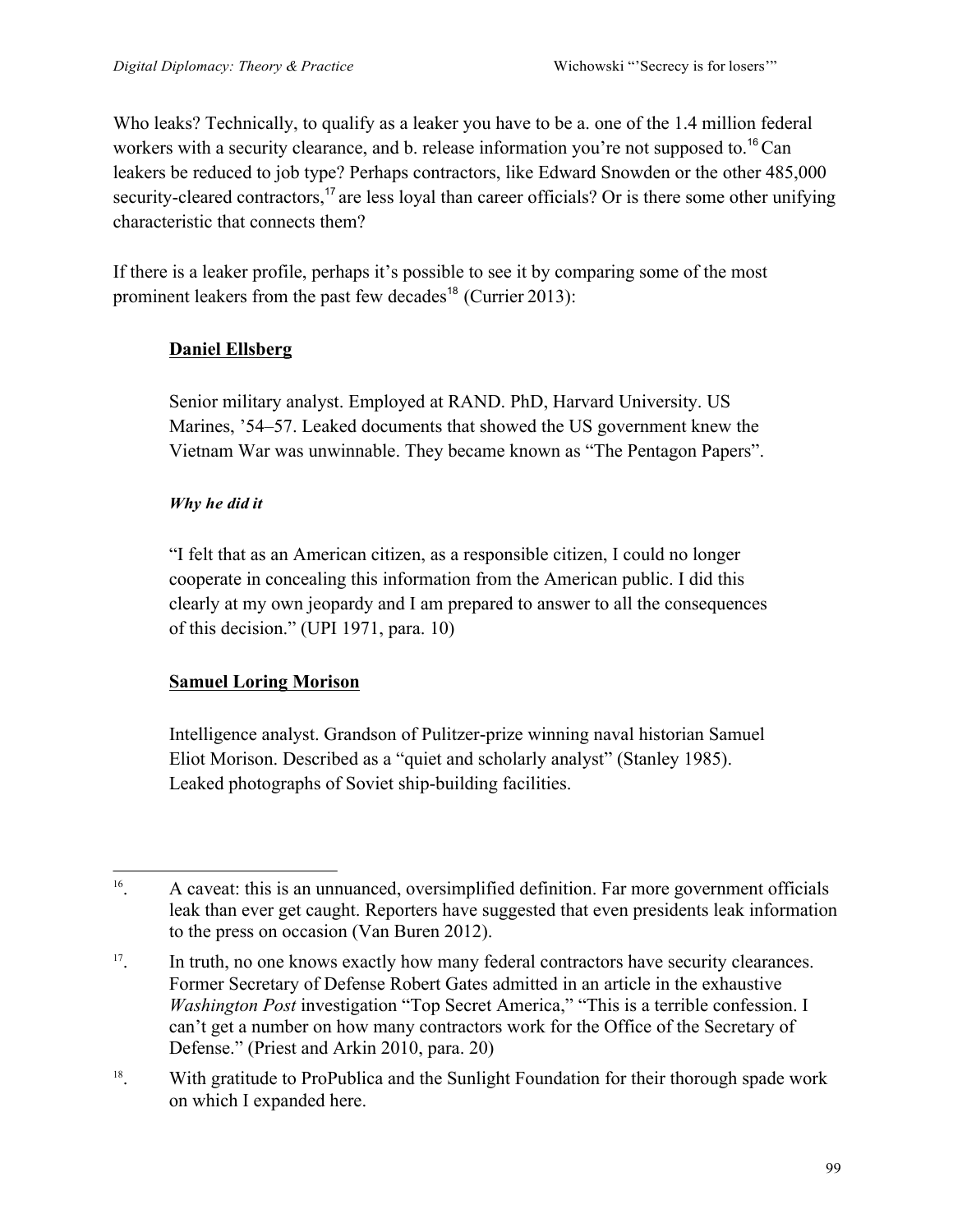#### *Why he did it*

He's quoted as saying the "public should be aware of what was going on on the other side" (Sunlight Foundation 2013, para. 15).

### **Lawrence Franklin**

Senior Middle East analyst for the Defence Department. Father of five. PhD in Asian Studies. Fluent in seven languages. Gave classified information about Iran to pro-Israel lobbyists working for AIPAC (Johnston 2006).

#### *Why he did it*

According to 2009 interview with *The Forward*, Franklin said he had warned superiors that American soldiers "would return in body bags" from Iraq if policy stayed the way it was. He wanted to "shock [people at the NSC] into pausing and giving another consideration" to current policy (Guttman 2009, para. 19).

### **Chelsea (formerly Bradley) Manning**

23-year-old soldier stationed in Iraq. Downloaded 1.6 gigabytes of classified diplomatic cables onto a Lady Gaga CD, then transferred the files to a single thumb drive.

#### *Why she did it*

"I realized that (in) our efforts to meet the risk posed to us by the enemy, we have forgotten our humanity. . . . When I chose to disclose classified information, I did so out of a love for my country and a sense of duty to others" (Drury 2013, para. 5).

### **Edward Snowden**

Computer specialist formerly employed by the CIA and NSA. Dropped out of high school; completed GED certificate; dropped out of community college. Revealed NSA surveillance practices including PRISM, which involved collecting troves of data on US citizens who were not under any investigation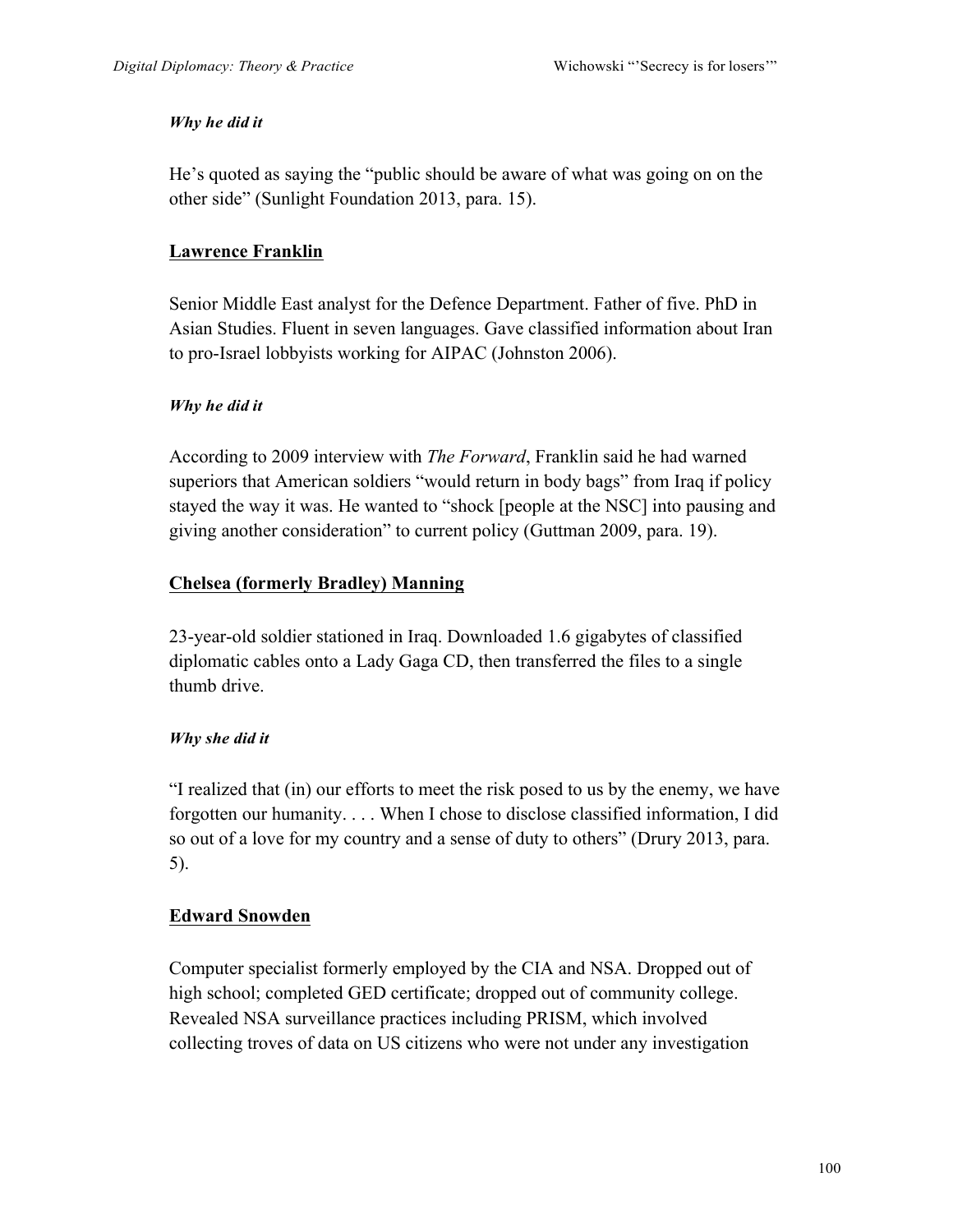### *Why he did it*

"My sole motive is to inform the public as to that which is done in their name and that which is done against them" (Leger 2013, para. 10).

There are other leak cases that have gone to trial and many more still under investigation. But even just looking at this small subset, one pattern in particular emerges in sharp relief: why they did it. Regardless of their rank – from senior executive to temporary contractor – , educational background – from Harvard PhD to high school dropout – , family ties – from father of five to bachelor – every one of them said they did it because they believed they were right to do it. And with the exception of Edward Snowden, they remained in country to endure punishment for their actions.<sup>19</sup>

Now we get to the point where all that background on information-sharing and informationculture matters. That point is this: leaks don't just happen. Anyone with a security clearance can leak; almost nobody does. The handful of officials who leaked didn't do it because they thought they'd get away with it. They didn't do it because security was too lax. They didn't do it because government culture encouraged wanton information-sharing behaviour.

They did it because they believed their information needed to be shared. They believed it needed to be given to the public. They themselves may not put it in the words of the Brandians or the Pirate Partiers, but through their actions they become advocates for it: they believed the information they had should be free; perhaps even that that information wanted to be free.

## **Soft difficult power**

So far, this chapter has sketched a portrait of the digital landscape. It's explored how nerveracking the digital landscape can be for national security agencies. It's discussed informationsharing trends in the broader culture, information-sharing influences in government culture and information-sharing motivations of leakers. There's one other information-sharing element that demands attention: information-sharing as part of diplomatic power.

A good place to start is the academic battle over "hard" vice "soft" sciences.

<sup>&</sup>lt;sup>19</sup>. A month after Snowden fled the US, Daniel Ellsberg (the Pentagon Papers leaker) wrote an op-ed in *The Washington Post* supporting Snowden's decision to leave the country. He wrote, "The country I stayed in was a different America, a long time ago . . . for the whole two years I was under indictment, I was free to speak to the media. . . . There is no chance that experience could be reproduced today" (Ellsberg 2013, para. 1)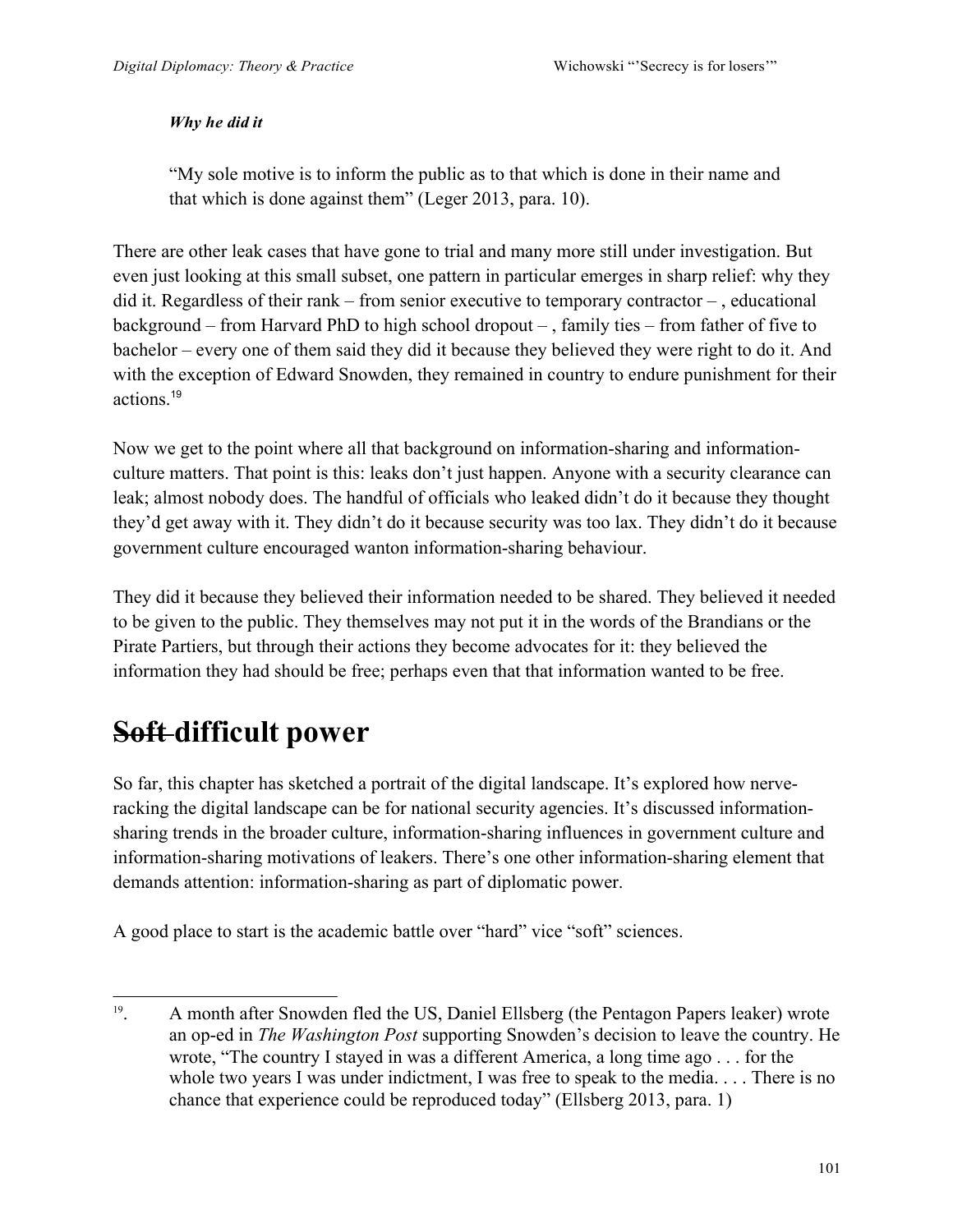In 1987, Pulitzer-Prize winning author Jared Diamond wrote an op-ed in *Discover* magazine, commenting on what he called an "intellectual dogfight" over the distinction between "hard science" – the fields of cleanly measureable phenomena such as physics, chemistry, biology etc. – and "soft science" – the domain of squishier, more nebulous social sciences like psychology, sociology, anthropology and the like (Diamond 1987). He argued that "hard scientists" often looked to their "soft" counterparts derisively because the latter's research subjects seemed so damned fuzzy, and, as such, easy.

Wrong, he said. Soft sciences are actually harder than the "hard sciences". "A revolution in the Third World doesn't fit into a test tube," Diamond wrote. "You can't start it and stop it whenever you choose. You can't control all the variables; perhaps you can't control any variable" (1987, 35). As such, he argued that the soft sciences would be more aptly called "difficult science." The "hard sciences" would then become "easy science," as in easy to measure, control, quantify, test, and replicate.

National security isn't so different. We call diplomacy "soft power",<sup>20</sup> military might "hard power". Diplomacy is, like the social sciences, difficult. It's hard to measure, it's hard to control – it's just plain tricky.

Fortunately, good diplomats know how to master this murk. They're a nation's resident traders of tricky terrain. Yet to do their job well, they need information. A culture of secrecy makes it harder for diplomats to get information, and harder for diplomats to share information. It makes it harder for diplomats to exchange information with those outside government, and it discourages information-sharing even inside government.

In this way, a culture of secrecy disables not just diplomats, but it disables soft power. It ignores that soft power is actually difficult power. It's complicated power. Like the digital landscape in which it now must operate, diplomatic power is often muddy, fuzzy and squishy. It defies category and certainty. And since the digital landscape will only continue to expand, since dissent and disaffection will spread there before and while and after it erupts in the physical world, and because as more of the world's population finds its way online potential threats tied to the digital landscape will only increase, governments need powerful and empowered diplomats more than ever.

### **The diplomat's how-to: Three steps towards openness**

<sup>20</sup>. There was an attempt to re-valorize diplomacy by introducing it as "smart power" – defined as enlisting other nations to achieve one's own national security goals (Nossel 2004); but in practice most foreign policy professionals still retain a fairly binary view on state power: diplomacy or defense; soft or hard.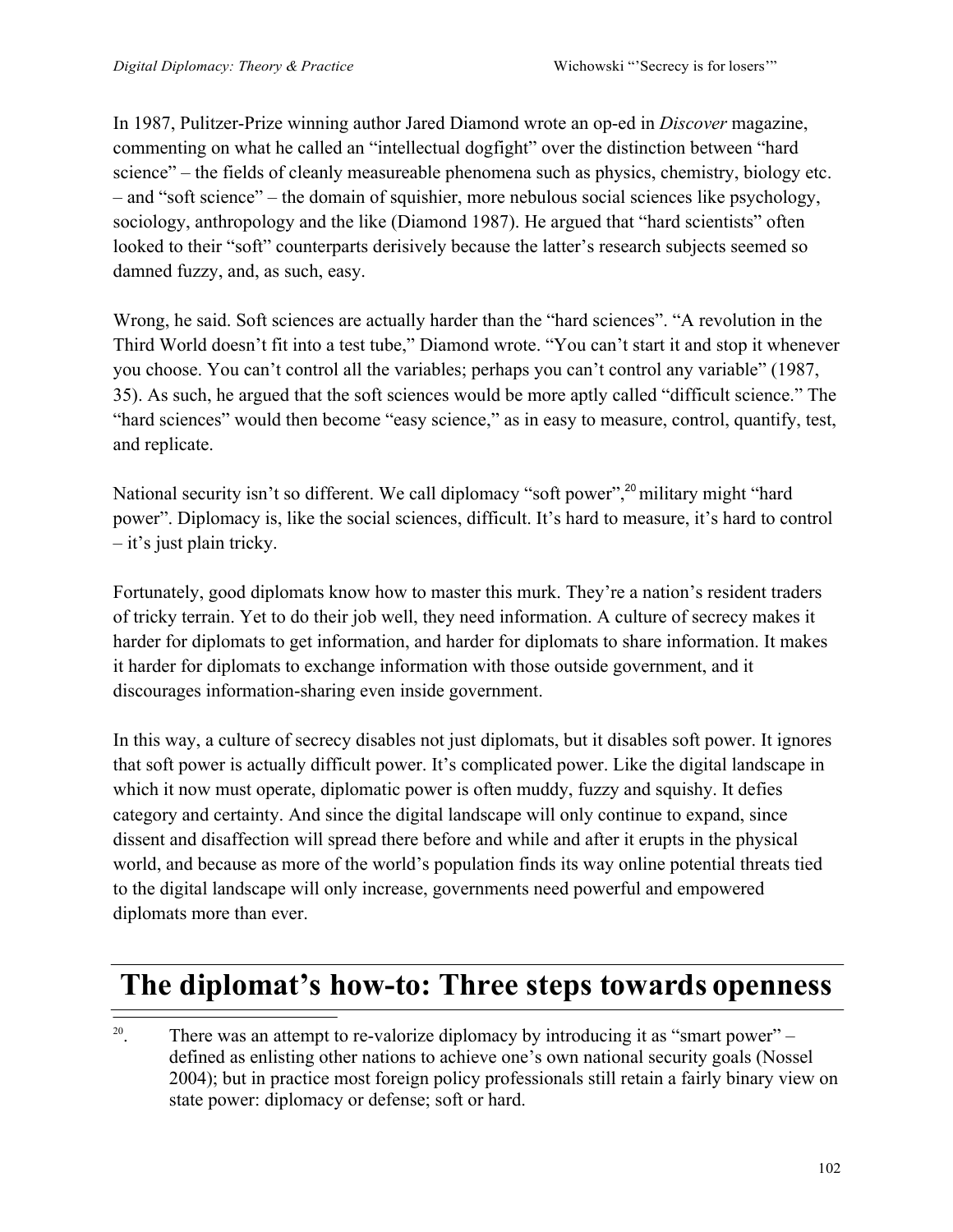There are actual, tangible, non-job-threatening steps available to diplomats and other officials to protect national security *and* loosen the reins on secrecy. The final section will explore a few of them.

## **Step 1: Broaden definitions**

Know your audience, and expand your understanding of it. In national security circles, the "audience" includes anyone and everyone who might pose a threat, and anyone and everyone who might be counted as an ally. To find out who's who involves talking to people in government and outside government.

This is perhaps the most important of the three steps. This is because the nation state's not the only game in town anymore. This chapter argues that the "anyone and everyone" may sort themselves by nation, religion, or ethnic group. But it also includes digital associations where people identify borderlessly with like others. They may do so for lofty purposes, like beliefs, or very humdrum ones, like shared TV show preferences.

While threats to a nation's physical security may still involve in-person action, like the Boston Marathon bombers dropping off an explosives-filled backpack at the finish line, threats to physical security may also involve a whole lot of behind-the-digital-scene activity. Diplomats must be aware of who's out there, regardless of whether they identify by nation or beliefs like information-wants-to-be-free.

An example, featuring the activist group Anonymous, illustrates this. On July 3, 2011, in San Francisco, California, 45-year old Charles Blair Hill, a homeless man, drunk and reportedly making threatening gestures, was shot and killed by police officers working for San Francisco's Bay Area Transit System, better known as BART. Immediately after the killing, angry citizens used social media to coordinate mass protests in real-time, forcing the transit system to a halt (Fagan 2011).

After the protest in San Francisco, the activist group Anonymous stepped in online. Anonymous self-describes as an "Internet gathering" that "operates on ideas rather than directives." They're totally decentralized. No one really knows how big they are, but they're a force of some magnitude: they've been linked with WikiLeaks, the Occupy movement, and the Arab Spring. In 2012, *TIME* magazine listed Anonymous on its "World's 100 Most Influential People" list (Norton 2012).

Anonymous orchestrated a second protest: OpBART, a flash mob that would assemble via onthe-fly cell phone coordination. But authorities at BART got tipped off about it before the protest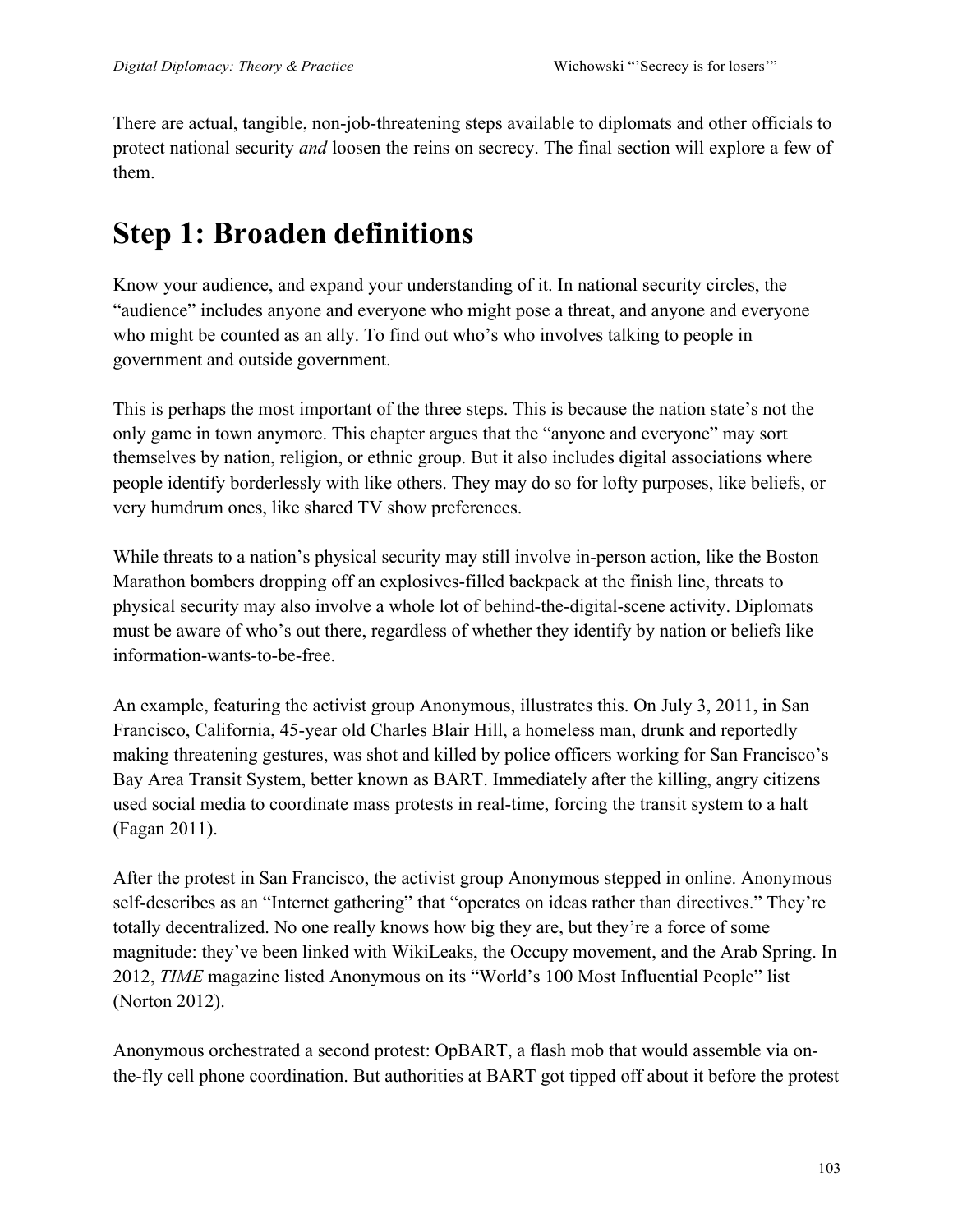had a chance to take place. To prevent the real-time flash mob, authorities shut down cell service throughout the stations (Fagan, 2011).

Citizens did not like this.<sup>21</sup> News stories about the service shutdown spread through social media networks around the country, prompting nation-wide outrage. The ACLU sent a letter to the BART chief of police, denouncing BART as the "first known government agency in the United States to block cell service in order to disrupt a political protest" (Soltani and Schlosser 2011, para. 1). The Federal Communications Commission launched an investigation to determine the legality of BART's actions.<sup>22</sup>

It might seem like the scenario described here is a bad example for a chapter for foreign policy professionals – this happened on US soil. But Anonymous, and movements like it, are not domestic; they're international. As Internet and cell phone reach expands and the rest of the global population get online, borderless associations will only grow.

This example also shows that the same categories of person can be both a threat to national security or act as ally in protecting it. For instance, citizens who physically disrupted subway service may be seen as a threat to public safety, but those who protested against the cell phone shutdown may be seen as advocates for defending freedom of speech. The authorities could also be seen as both and threat and ally: police officers who use excessive force are threats to citizens, but police officers who halt transportation-disrupting protests are allies in protecting them.

<sup>&</sup>lt;sup>21</sup>. Citizens didn't like it in the Ukraine, either, when in 2014 now-ousted President Yanukovich forced cell phone providers in Kiev to tag protestors, sending the text: "Dear subscriber, you are registered as a participant in a mass disturbance" (Murphy 2014, para. 1).

<sup>&</sup>lt;sup>22</sup>. Under Standard Operating Procedure 303 (SOP 303) the government is permitted to shut down cell phone service in certain circumstances. The SOP 303 (Emergency Wireless Protocols) detail shutdown and restoration procedures in the event of a "national crisis." The FCC investigation was to determine if BART was operating under such conditions. As of April 2013, the FCC inquiry was still open (EPIC 2013). To force a decision, internet advocacy group the Electronic Privacy Information Center (EPIC) sued the Department of Homeland Security (DHS) under the Freedom of Information Act. According to EPIC, "How do we know that DHS is following the First Amendment or considering these important interests adequately? DHS has said nothing about its deactivation policy apart from a single paragraph in an old report." On November 12, 2013, the federal judge presiding over EPIC's case ordered DHS to disclose the details of their deactivation policy (http://epic.org/foia/EPICvDHS-SOP303-Order.pdf). At the time of this writing, the DHS had not yet done so, as they were within their sixty-day window to appeal.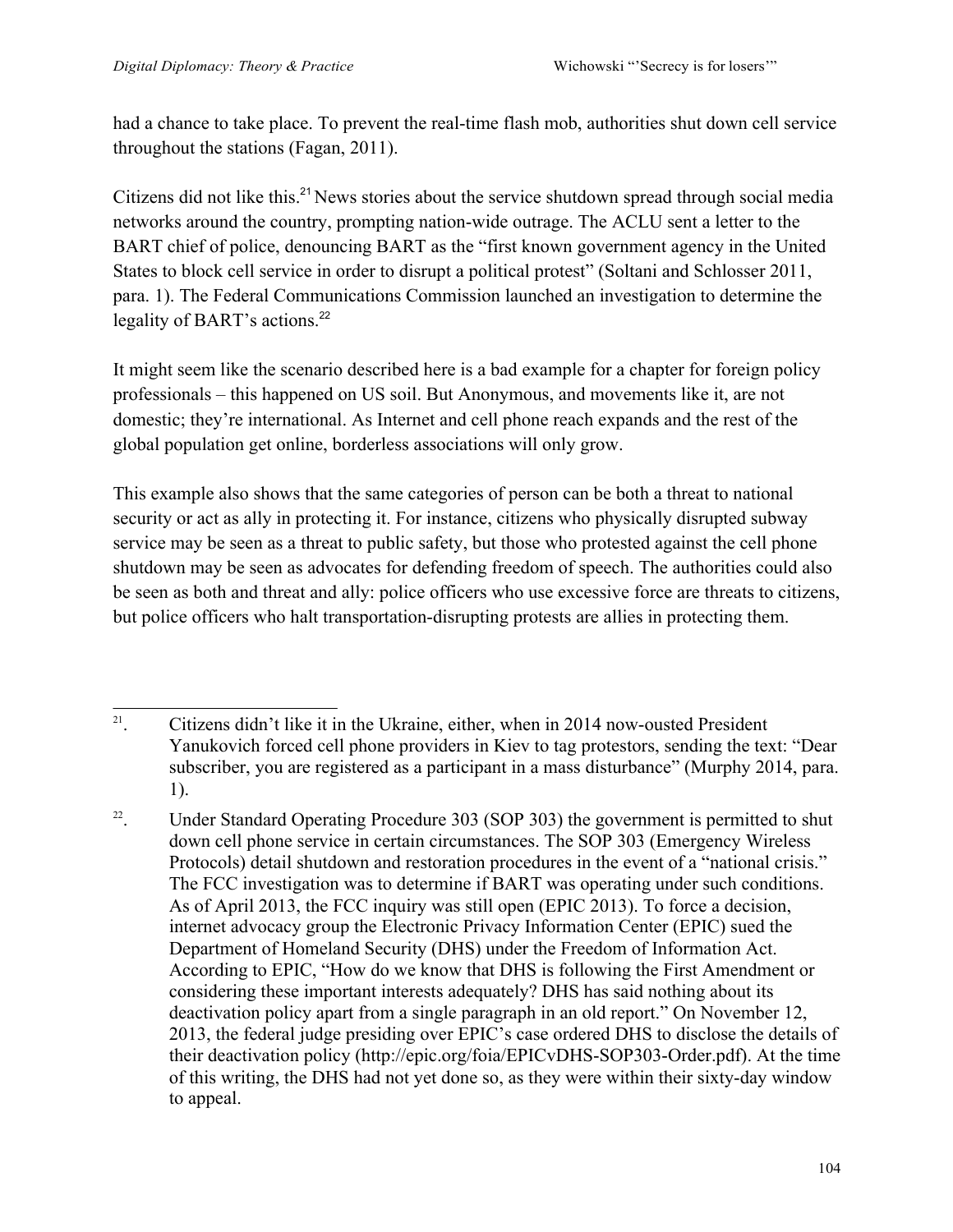Diplomacy is trickier than ever; let's not pretend otherwise. Expand your awareness of who's out there. To do so, diplomats must resist retreating into the comfort of secrecy. Talk to people. Know what's going on online, as well as in country.

# **Step 2: Engagement**

Diplomats can't avoid social media. They must stake a flag in the public online domain. Most diplomats get this by now – official Twitter and Facebook accounts are by 2014 accepted practice. But while lots of diplomats use social media, only a handful of them use it really well.

To use it well, you have to post more than anodyne press releases. People don't care about policy guidance; they care about other people – especially powerful people who say something interesting and real. So say something real. Be careful, but don't let care keep you from saying anything. Reflexive secrecy prevents realness.

In an article I wrote for *Foreign Affairs* (Wichowski 2013a), I describe some of good diplomatic Twitter practices in detail. To summarize here, I argue that 140 characters at a time, diplomats can make statements; condemn, call out, exhort, urge, shine a light. One tweet may not seem to matter; but a record of tweets – and their retweets and their retweets – can add up quickly.

The US ambassador to the United Nations and diplomatic Twitter devotee Samantha Power often says that when approaching foreign policy problems to "look at every tool in the toolbox" (Gerstein, 2013, para 7).<sup>23</sup>When she wrote this in *A Problem from Hell* she was talking about preventing genocide. Twitter didn't exist then; "digital diplomacy" wasn't one of the tools. But the spirit of the message applies. Social media is a powerful tool. Thousands of ambassadors, foreign ministers, presidents and kings are starting to get that. Diplomats can help them by showing foreign policy leadership how to not just use social media tools, but how to use them well.

# **Step 3: Reduce hypocrisy**

Assume everything – everything – will be found out. It won't, but assume it will. Align what you do with what you say you do. Some people won't like some policy, but no people like hypocrisy.

In the intriguing essay, "The End of Hypocrisy: American Foreign Policy in the Age of Leaks," political scientists Henry Farrell and Martha Finnemore (2014, para. 4) suggest that damage from leaks comes not so much from any specific revelation, but because they "undermine

<sup>&</sup>lt;sup>23</sup>. Disclaimer: I work in her press office. I feel reflexively compelled to note her Twitter handle is @AmbassadorPower.